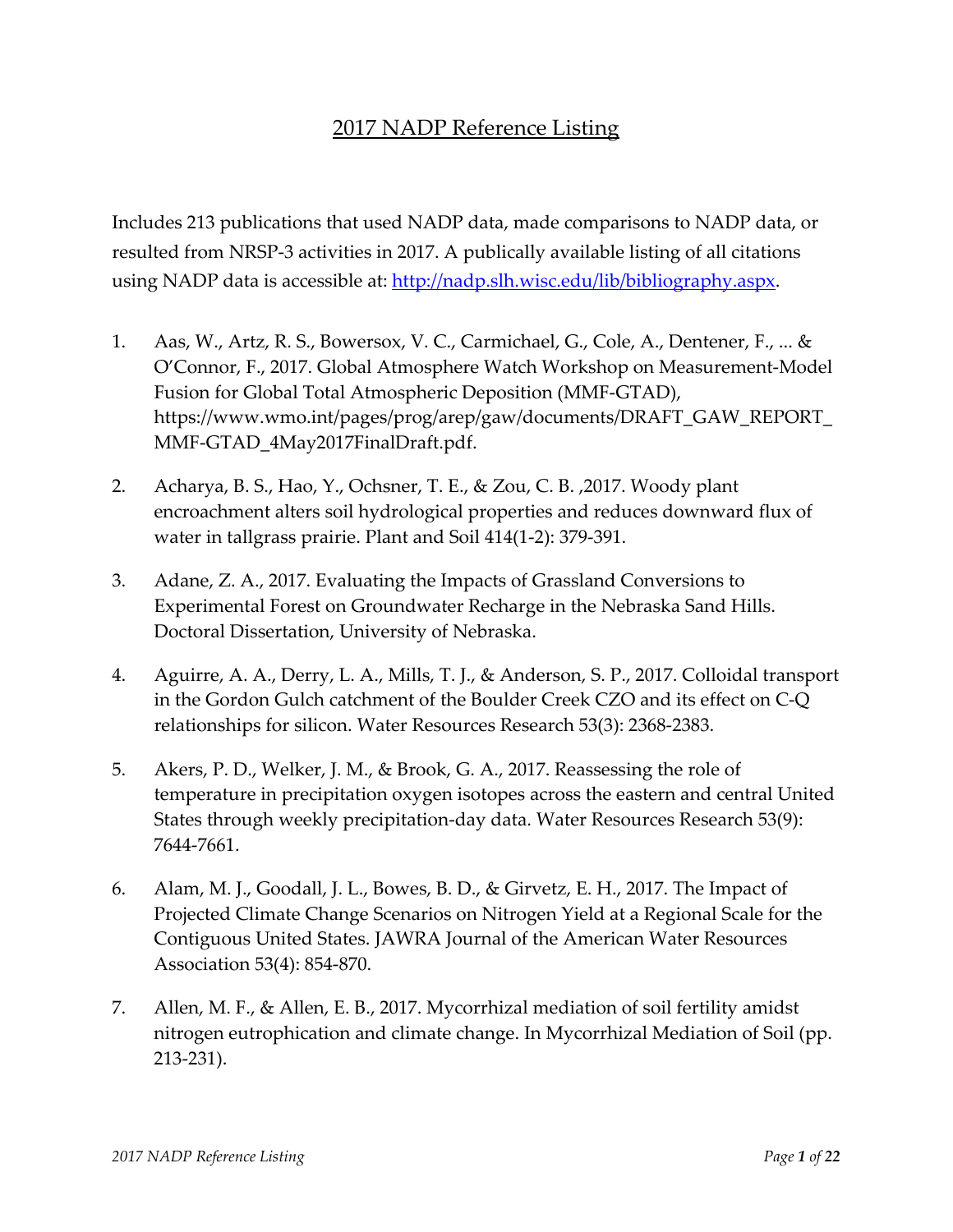- 8. Allen, G., Rector, L., Butcher, T., & Trojanowski, R., 2017. Evaluation of alternative filter media for particulate matter emission testing of residential wood heating devices. Journal of the Air & Waste Management Association 67(10): 1055‐1060.
- 9. Ambrose, J. L., 2017. Improved methods for signal processing in measurements of mercury by Tekran® 2537A and 2537B instruments. Atmospheric Measurement Techniques 10(12): 5063‐5073.
- 10. Anderson, S. M., 2017. Atmospheric Nitrogen Deposition in the Western United States: Sources, Sinks and Changes over Time. Doctoral dissertation, Washington State University.
- 11. Atkins, J. W., Epstein, H. E., & Welsch, D. L., 2017. Seasonal and inter‐annual variability in litter decomposition and nitrogen availability in a mid‐Appalachian watershed. Ecosphere 8(9):e01908. 10.1002/ecs2.1908.
- 12. Badia, A., Jorba, O., Voulgarakis, A., Dabdub, D., García‐Pando, C. P., Hilboll, A., ... & Janjic, Z., 2017. Description and evaluation of the Multiscale Online Nonhydrostatic AtmospheRe CHemistry model (NMMB‐MONARCH) version 1.0: gas‐phase chemistry at global scale. Geoscientific Model Development 10(2): 609.
- 13. Balasubramanian, Srinidhi, Andrew Nelson, Sotiria Koloutsou‐Vakakis, Jie Lin, Mark J. Rood, LaToya Myles, and Carl Bernacchi. 2017. Evaluation of DeNitrification DeComposition model for estimating ammonia fluxes from chemical fertilizer application. Agricultural and Forest Meteorology 237: 123‐134.
- 14. Baron, J. S., Blett, T., Malm, W. C., Alexander, R. M., & Doremus, H., 2017. Protecting National Parks from Air Pollution Effects: Making Sausage from Science and Policy. Science, Conservation, and National Parks 141.
- 15. Battaglia Jr, M. A., Douglas, S., & Hennigan, C. J., 2017 Effect of the Urban Heat Island on Aerosol pH. Environmental Science & Technology, 51(22): 13095‐13103.
- 16. Beck, M., 2017. The Effect of Chronic Nutrient Addition from Wastewater on Forest Ecosystems at the Rice Rivers Center. Master's Thesis, Virginia Commonwealth University.
- 17. Bell, M. D., Phelan, J., Blett, T. F., Landers, D., Nahlik, A. M., Van Houtven, G., ... & Hewitt, J., 2017. A framework to quantify the strength of ecological links between an environmental stressor and final ecosystem services. Ecosphere 8(5) 8(5): 1806. 10.1002/ecs2.1806.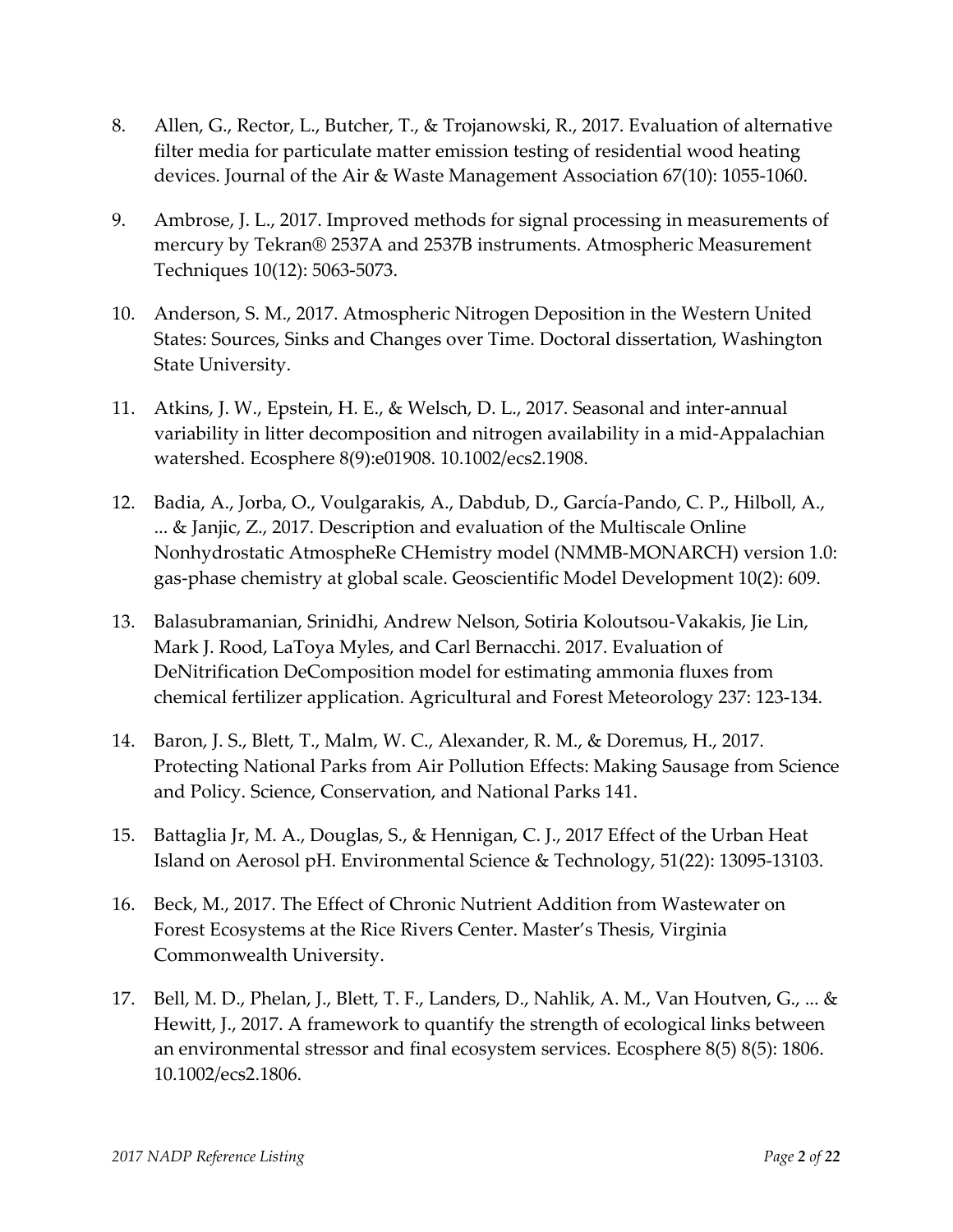- 18. Benedict, K. B., Prenni, A. J., Carrico, C. M., Sullivan, A. P., Schichtel, B. A., & Collett, J. L., 2017. Enhanced concentrations of reactive nitrogen species in wildfire smoke. Atmospheric Environment 148, 8‐15.
- 19. Bian, H., Chin, M., Hauglustaine, D. A., Schulz, M., Myhre, G., Bauer, S. E., ... & Pozzer, A., 2017. Investigation of global particulate nitrate from the AeroCom phase III experiment. Atmospheric Chemistry and Physics 17(21): 12911.
- 20. Bidwell, A. L., 2017. Urbanization impacts on epiphytic nitrogen and metal cycling in Acer macrophyllum stands in Western Washington, USA. Doctoral dissertation.
- 21. Bird, E.J. and Choi, Y.D., 2017. Response of native plants to elevated soil nitrogen in the sand dunes of Lake Michigan, USA. Biological Conservation 212: 398–405
- 22. Botero‐Acosta, A., & Chu, M. L., 2017. Estimation of Watershed Responses to Anthropogenic Stressors Considering Spatial and Temporary Variations. In 2017 American Society of Agricultural and Biological Engineers Annual International Meeting Spokane, Washington, July 16‐19, 2017.
- 23. Brown, T. R. W., Low‐Décarie, E., Pillsbury, R. W., Fox, G. A., & Scott, K. M., 2017. The effects of elevated atmospheric CO2 on freshwater periphyton in a temperate stream. Hydrobiologia 794(1): 333‐346.
- 24. Bryan, C. R., & Schindelholz, E. J., 2017. Analysis of Samples Collected from the Surface of Interim Storage Canisters at Calvert Cliffs in June 2017: Revision 01 (No. SAND2017‐12429). Sandia National Lab.(SNL‐NM), Albuquerque, NM (United States).
- 25. Budisulistiorini, S. H., Nenes, A., Carlton, A. G., Surratt, J. D., McNeill, V. F., & Pye, H. O., 2017. Simulating Aqueous‐Phase Isoprene‐Epoxydiol (IEPOX) Secondary Organic Aerosol Production During the 2013 Southern Oxidant and Aerosol Study (SOAS). Environmental Science & Technology 51(9): 5026‐5034.
- 26. Callahan, M. K., Whigham, D. F., Rains, M. C., Rains, K. C., King, R. S., Walker, C. M., ... & Baird, S. J., 2017. Nitrogen subsidies from hillslope alder stands to streamside wetlands and headwater streams, Kenai Peninsula, Alaska. JAWRA Journal of the American Water Resources Association 53(2): 478‐492.
- 27. Canham, C. D., and L. Murphy. 2017. The demography of tree species response to climate: sapling and canopy tree survival. Ecosphere 8(2):e01701. 10.1002/ecs2.1701
- 28. Carter, A.P., 2017. Quicksilver Politics: Mercury Narratives and Environmental Governance. Doctoral dissertation, University of Miami.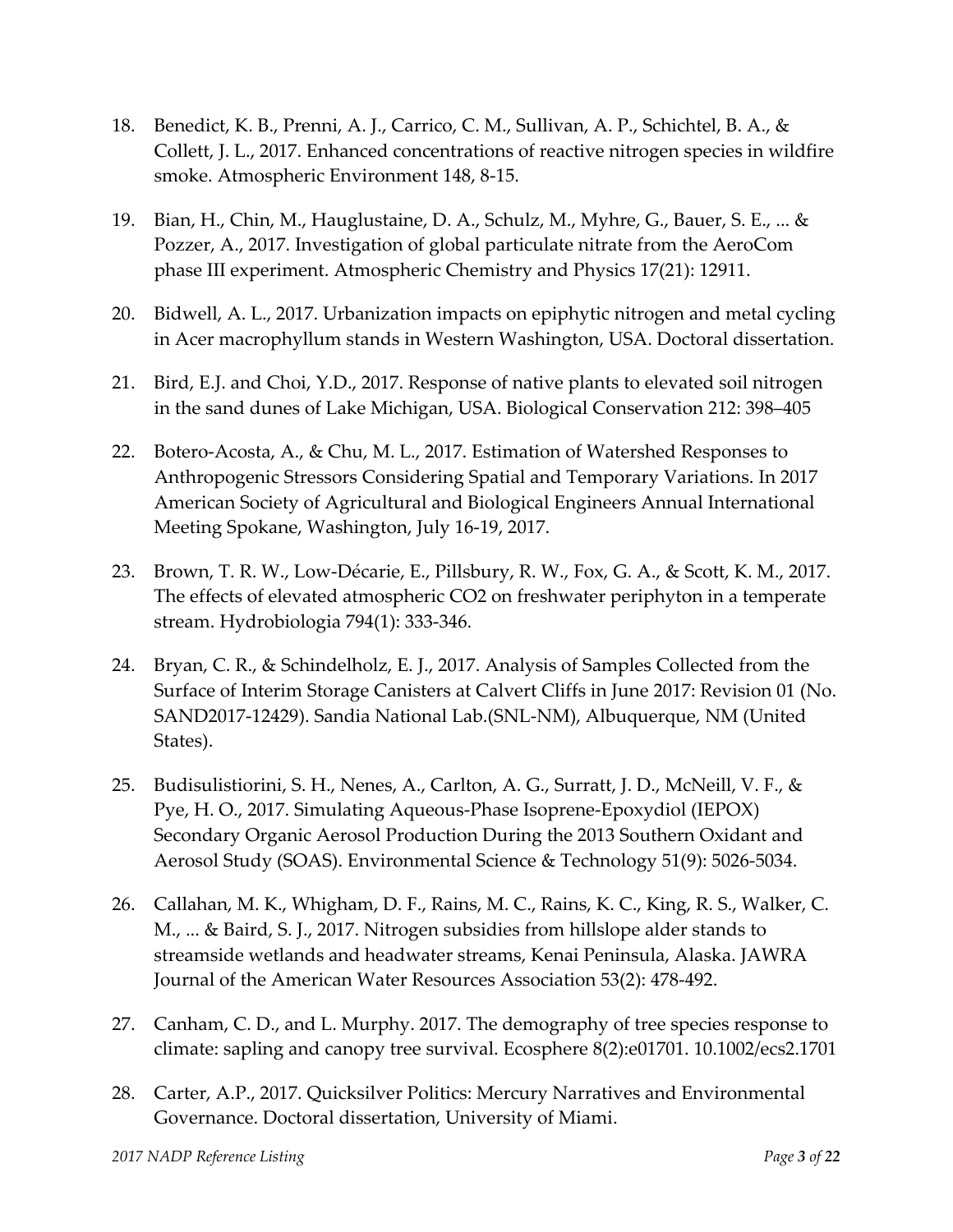- 29. Castle, S. C., Sullivan, B. W., Knelman, J., Hood, E., Nemergut, D. R., Schmidt, S. K., & Cleveland, C. C., 2017. Nutrient limitation of soil microbial activity during the earliest stages of ecosystem development. Oecologia 185(3): 513‐524.
- 30. Cheng, I., Zhang, L., Castro, M., & Mao, H., 2017. Identifying Changes in Source Regions Impacting Speciated Atmospheric Mercury at a Rural Site in the Eastern United States. Journal of the Atmospheric Sciences 74(9): 2937‐2947.
- 31. Chowdhury, A. H., Scanlon, B. R., Reedy, R. C., & Young, S., 2017. Fingerprinting groundwater salinity sources in the Gulf Coast Aquifer System, USA. Hydrogeology Journal 1‐17. https://doi.org/10.1007/s10040‐017‐1619‐8.
- 32. Churchill, A. C., 2017. Plant Community Mediated Responses of Alpine Ecosystems to Anthropogenic Nitrogen Deposition. Doctoral dissertation, University of Colorado at Boulder.
- 33. Cigelske, B. D., 2017. Soybean Response to Nitrogen and Sulfur Fertilization. Doctoral dissertation, North Dakota State University.
- 34. Clark, A. T., 2017. Constraints and tradeoffs: Toward a predictive, mechanism‐ based understanding of ecological communities. Doctoral dissertation, University of Minnesota.
- 35. Clay, N. A., Lehrter, R. J., & Kaspari, M., 2017. Towards a geography of omnivory: Omnivores increase carnivory when sodium is limiting. Journal of Animal Ecology 86(6): 1523‐1531.
- 36. Cowie, R. M., Knowles, J. F., Dailey, K. R., Williams, M. W., Mills, T. J., & Molotch, N. P., 2017. Sources of streamflow along a headwater catchment elevational gradient. Journal of Hydrology 549, 163‐178.
- 37. Craft, K. J., 2017. Modeling long‐term impacts of alternative subsurface drainage systems and quantifying impacts of cover crops. Doctoral dissertation, Iowa State University.
- 38. Cronan, C.S., 2017. Ecosystem Biogeochemistry: Element Cycling in the Forest Landscape. Springer Publishers, Inc., ISBN 3319664441, 9783319664446.
- 39. Crowley, K. F., & Lovett, G. M., 2017. Effects of nitrogen deposition on nitrate leaching from forests of the northeastern United States will change with tree species composition. Canadian Journal of Forest Research 47(8): 997‐1009.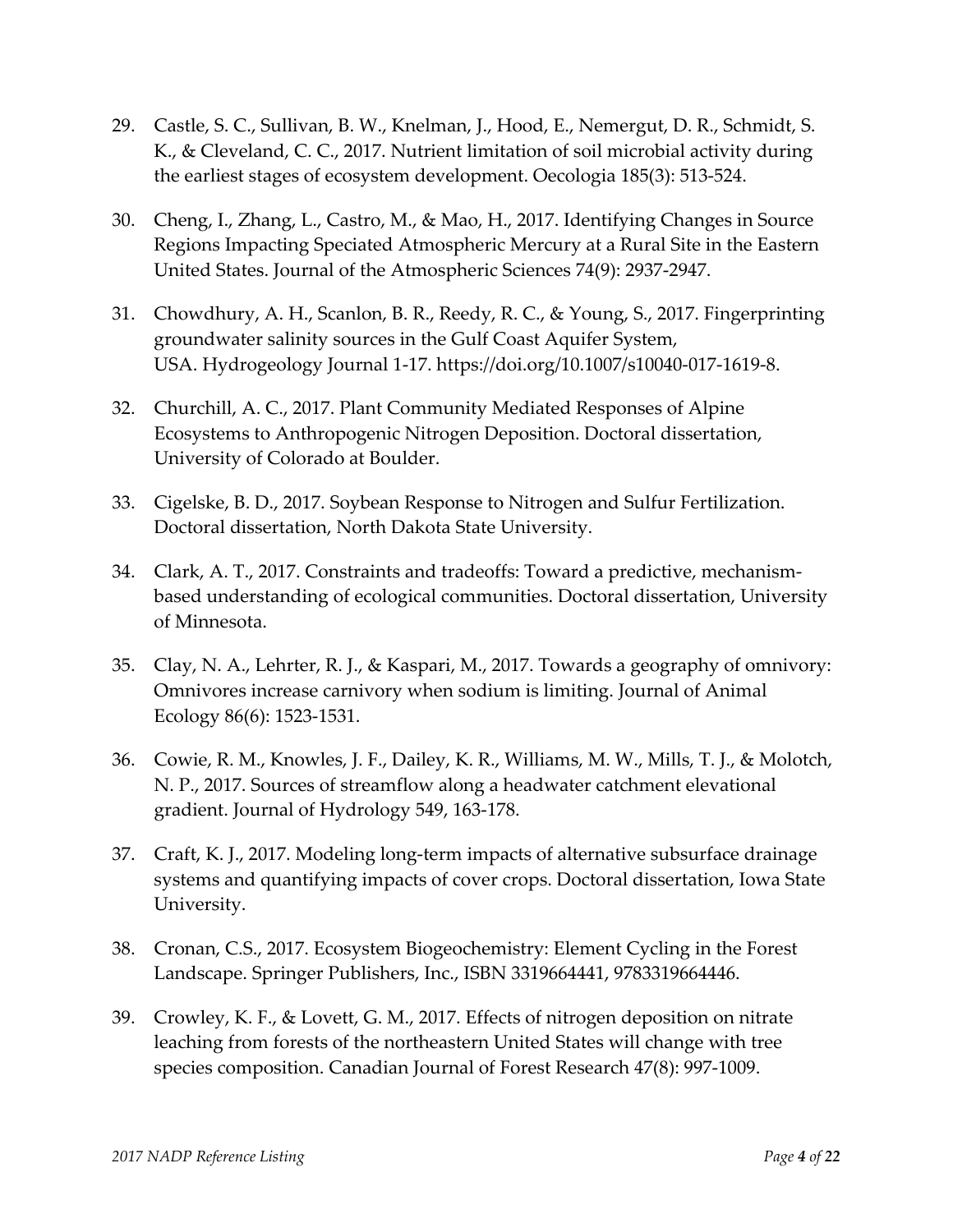- 40. Crusberg, T. C., & Eslamian, S., 2017. Drought and Water Quality. Handbook of Drought and Water Scarcity: Environmental Impacts and Analysis of Drought and Water Scarcity 205‐217.
- 41. Decina, S. M., Templer, P. H., Hutyra, L. R., Gately, C. K., & Rao, P., 2017. Variability, drivers, and effects of atmospheric nitrogen inputs across an urban area: Emerging patterns among human activities, the atmosphere, and soils. Science of The Total Environment 609, 1524‐1534.
- 42. Defne, Z., Spitz, F. J., DePaul, V., & Wool, T. A., 2017. Toward a Comprehensive Water‐Quality Modeling of Barnegat Bay: Development of ROMS to WASP Coupler. Journal of Coastal Research 78(sp1): 34‐45.
- 43. Deverel, S., Jacobs, P., Lucero, C., Dore, S., & Kelsey, T. R., 2017. Implications for Greenhouse Gas Emission Reductions and Economics of a Changing Agricultural Mosaic in the Sacramento–San Joaquin Delta. San Francisco Estuary and Watershed Science, 15(3). https://escholarship.org/uc/item/99z2z7hb.
- 44. Duncan, J. M., Welty, C., Kemper, J. T., Groffman, P. M., & Band, L. E., 2017. Dynamics of nitrate concentration‐discharge patterns in an urban watershed. Water Resources Research Res. 53: 7349–7365, doi:10.1002/2017WR020500.
- 45. Elgersma, K. J., Martina, J. P., Goldberg, D. E., & Currie, W. S., 2017. Effectiveness of cattail (Typha spp.) management techniques depends on exogenous nitrogen inputs. Elem Sci Anth. 5: 19, DOI: https://doi.org/10.1525/elementa.147.
- 46. Etheridge, J. R., Burchell, M. R., & Birgand, F., 2017. Can created tidal marshes reduce nitrate export to downstream estuaries?. Ecological Engineering 105: 314‐ 324.
- 47. Fant, C, R. Srinivasan, B. Boehlert, L. Rennels, S. C. Chapra, K. M. Strzepek, J. Corona, A. Allen, and J. Martinich. Climate Change Impacts on US Water Quality Using Two Models: HAWQS and US Basins. Water 9(2): 118.
- 48. Fakhraei, H., Driscoll, C. T., Kulp, M. A., Renfro, J. R., Blett, T. F., Brewer, P. F., & Schwartz, J. S., 2017. Sensitivity and uncertainty analysis of PnET‐BGC to inform the development of Total Maximum Daily Loads (TMDLs) of acidity in the Great Smoky Mountains National Park. Environmental Modelling & Software 95: 156‐ 167.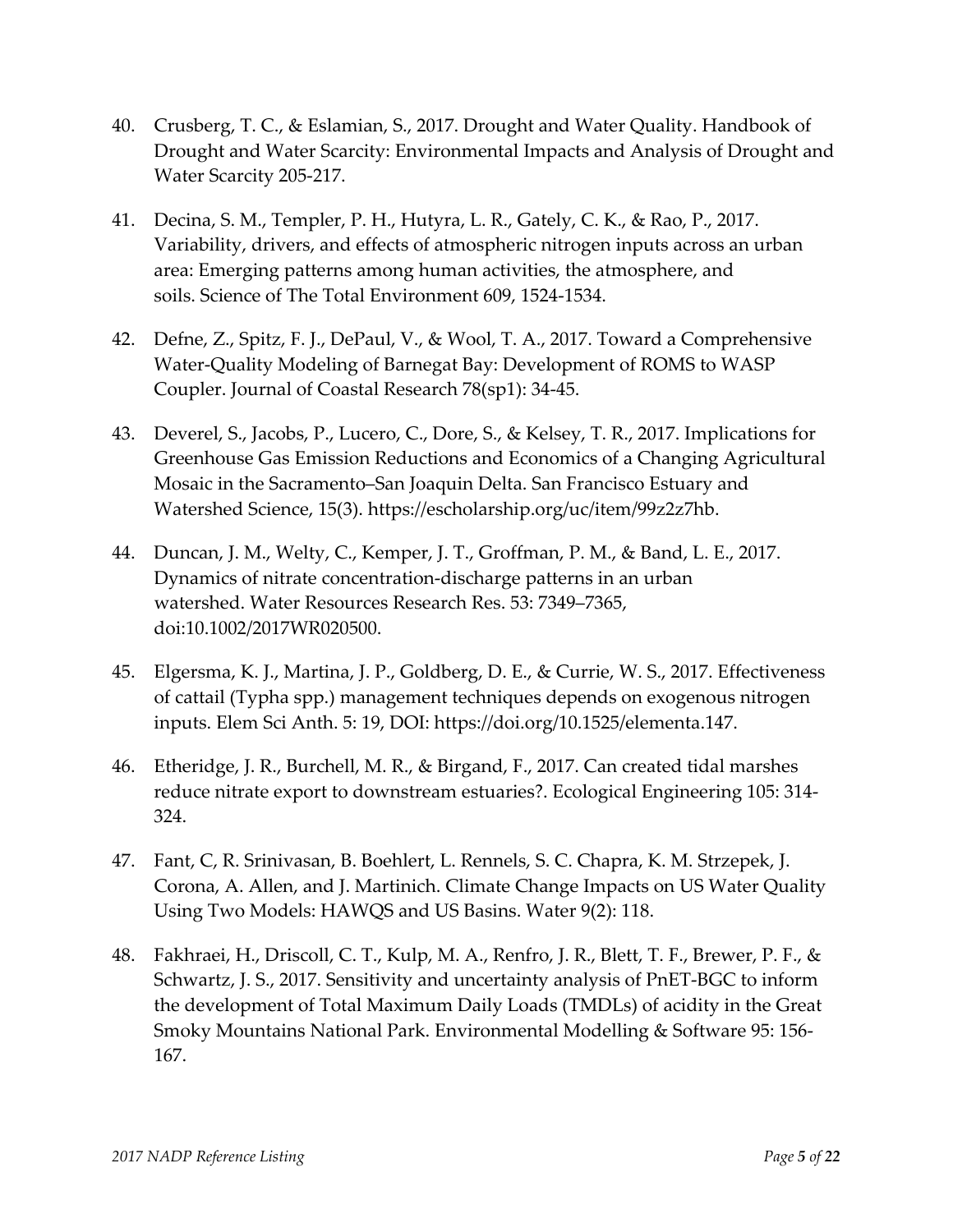- 49. Felix, J. D., Elliott, E. M., & Gay, D. A., 2017. Spatial and temporal patterns of nitrogen isotopic composition of ammonia at U.S. ammonia monitoring network sites. Atmospheric Environment 150: 434–442.
- 50. Fernández‐Martínez, M., Vicca, S., Janssens, I. A., Ciais, P., Obersteiner, M., Bartrons, M., ... & Wang, X., 2017. Atmospheric deposition, CO 2, and change in the land carbon sink. Scientific Reports 7(1): 9632.
- 51. Filstrup, C. T., Wagner, T., Oliver, S. K., Stow, C. A., Webster, K. E., Stanley, E. H., & Downing, J. A., 2017. Evidence for regional nitrogen stress on chlorophyll a in lakes across large landscape and climate gradients. Limnology and Oceanography, doi: 10.1002/lno.10742.
- 52. Fleming, B.J., Mensch, L.L., Denver, J.M., Cruz, R.M., and Nardi, M.R., 2017, Water quality in the surficial aquifer near agricultural areas in the Delaware Coastal Plain, 2014: U.S. Geological Survey Scientific Investigations Report 2017–5054, 28 p., https://doi.org/10.3133/sir20175054.
- 53. Foster, T. E., Stolen, E. D., Hall, C. R., Schaub, R., Duncan, B. W., Hunt, D. K., & Drese, J. H., 2017. Modeling vegetation community responses to sea‐level rise on Barrier Island systems: A case study on the Cape Canaveral Barrier Island complex, Florida, USA. PloS one 12(8): e0182605.
- 54. Frederick, H. E., 2017. A Geochemical Evaluation of Weathering Processes and Uptake by Vegetation in Coal Mine Spoil. Doctoral dissertation, Kent State University.
- 55. García‐Seoane, R., Varela, Z., Carballeira, A., Aboal, J. R., & Fernández, J. Á., 2017. Temporal trends in mercury concentrations in raptor flight feathers stored in an environmental specimen bank in Galicia (NW Spain) between 2000 and 2013. Ecotoxicology 26(2): 196‐201.
- 56. Geddes, J. A., & Martin, R. V., 2017. Global deposition of total reactive nitrogen oxides from 1996 to 2014 constrained with satellite observations of NO 2 columns. Atmospheric Chemistry and Physics 17(16): 10071‐10091.
- 57. Gerson, J. R., Driscoll, C. T., Demers, J. D., Sauer, A. K., Blackwell, B. D., Montesdeoca, M. R., ... & Ross, D. S., 2017. Deposition of mercury in forests across a montane elevation gradient: Elevational and seasonal patterns in methylmercury inputs and production. Journal of Geophysical Research: Biogeosciences 122(8): 1922‐1939.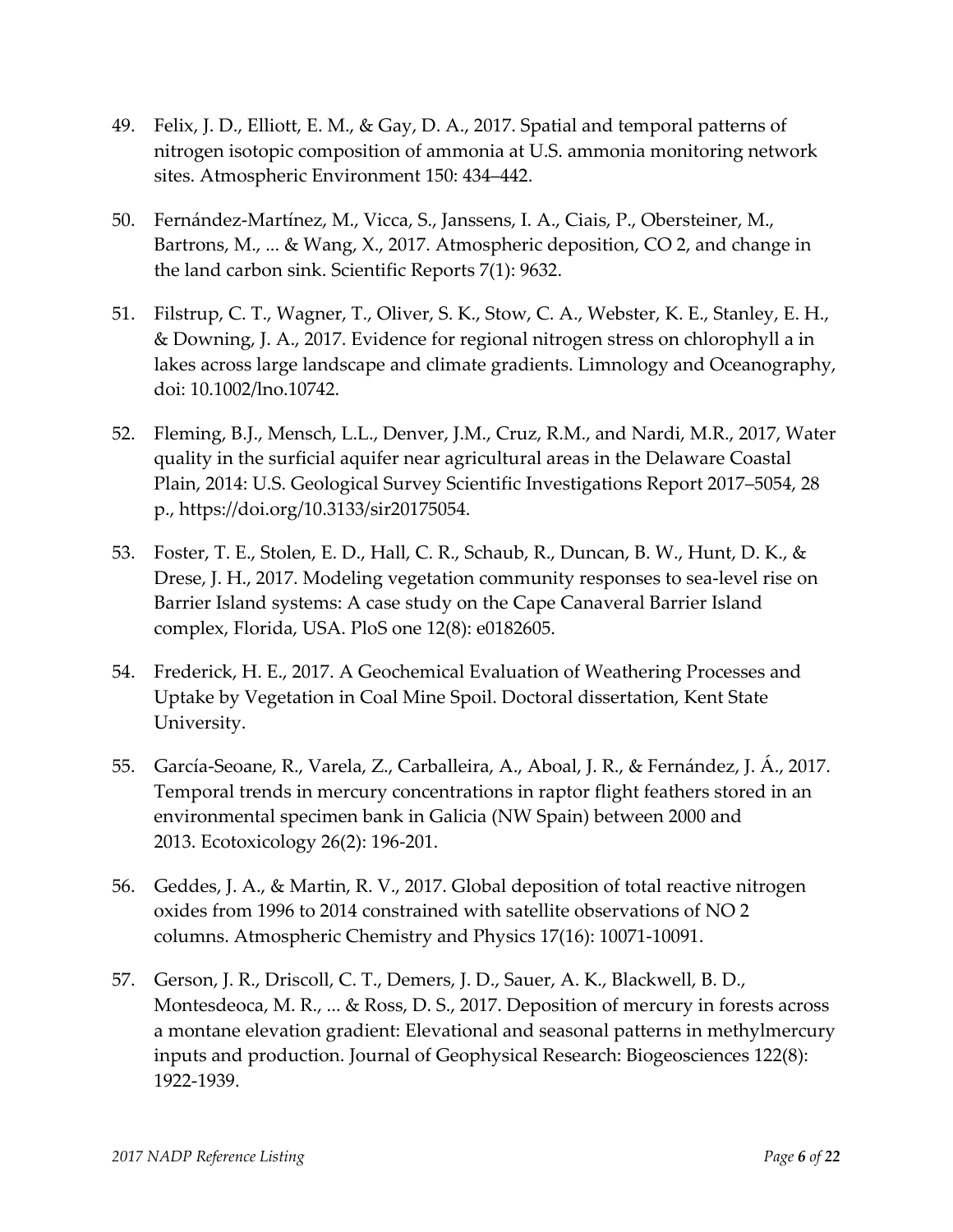- 58. Giang, A. A. C. W., 2017. Science to support toxics governance: tracking mercury and other pollutants from policy to impacts. Doctoral dissertation, Massachusetts Institute of Technology.
- 59. Goldberg, D. E., Martina, J. P., Elgersma, K. J., & Currie, W. S., 2017. Plant Size and Competitive Dynamics along Nutrient Gradients. The American Naturalist 190(2).
- 60. Greaver, T. L., Sullivan, T. J., Herrick, J. D., Barber, M. C., Baron, J. S., Cosby, B. J., ... & Herlihy, A. T. (2012). Ecological effects of nitrogen and sulfur air pollution in the US: what do we know?. Frontiers in Ecology and the Environment 10(7): 365‐ 372.
- 61. Guo, H., Weber, R. J., & Nenes, A., 2017. High levels of ammonia do not raise fine particle pH sufficiently to yield nitrogen oxide‐dominated sulfate production. Scientific Reports 7(1): 12109.
- 62. Harmon, P. A., 2017. Revealing the Current Relationship between Stream Acidification and Fish Species Richness: What is the Status after Two Decades of Recovery?. Master's Thesis, James Madison University.
- 63. Heidari, P., Li, L., Jin, L., Williams, J. Z., & Brantley, S. L., 2017. A reactive transport model for Marcellus shale weathering. Geochimica et Cosmochimica Acta 217: 421‐440.
- 64. Hinckley, E. L. S., Ebel, B. A., Barnes, R. T., Murphy, S. F., & Anderson, S. P., 2017. Critical zone properties control the fate of nitrogen during experimental rainfall in montane forests of the Colorado Front Range. Biogeochemistry 132(1‐2): 213‐231.
- 65. Hoagland, B., Russo, T. A., Gu, X., Hill, L., Kaye, J., Forsythe, B., & Brantley, S. L., 2017. Hyporheic zone influences on concentration‐discharge relationships in a headwater sandstone stream. Water Resources Research 53: 4643–4667, doi:10.1002/2016WR019717..
- 66. Hobbs, T., Lynch, J., & Kolka, R., 2017. Site‐specific critical acid load estimates for forest soils in the Osborn Creek watershed, Michigan. Gen. Tech. Rep. NRS‐171. Newtown Square, PA: US Department of Agriculture, Forest Service, Northern Research Station. 49 p., 171, 1‐49.
- 67. Horowitz, H. M., Jacob, D. J., Zhang, Y., Dibble, T. S., Slemr, F., Amos, H. M., ... & Sunderland, E. M., 2017. A new mechanism for atmospheric mercury redox chemistry: Implications for the global mercury budget. Atmospheric Chemistry and Physics 17(10): 6353‐6371.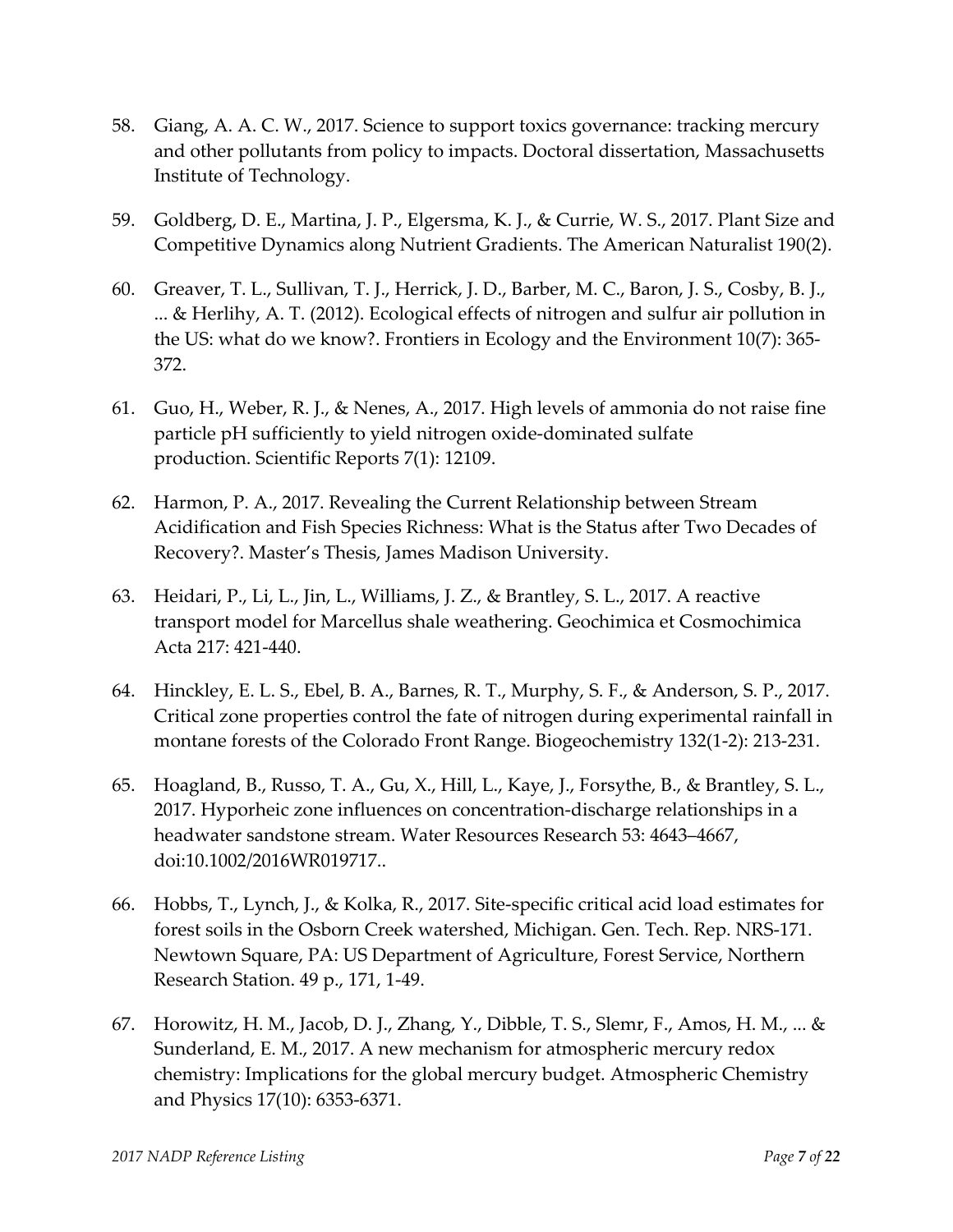- 68. Iavorivska, L., Boyer, E.W. and Grimm, J.W., 2017. Wet atmospheric deposition of organic carbon: An underreported source of carbon to watersheds in the northeastern United States. Journal of Geophysical Research: Atmospheres 122(5): 3104‐3115.
- 69. Iavorivska, L., Boyer, E. W., Grimm, J. W., Miller, M. P., DeWalle, D. R., Davis, K. J., & Kaye, M. W., 2017. Variability of Dissolved Organic Carbon in Precipitation during Storms at the Shale Hills Critical Zone Observatory. Hydrological Processes 31: 2935–2950.
- 70. Ibrahim, F. B., 2017. The Effects of Liming And pH on Litter Decomposition. Doctoral dissertation, The University of Texas at San Antonio.
- 71. Inserillo, E. Ashley, Mark B. Green, James B. Shanley, and Joseph N. Boyer. Comparing catchment hydrologic response to a regional storm using specific conductivity sensors. Hydrological Processes 31(5): 1074‐1085.
- 72. Irvine, I. C., Greaver, T., Phelan, J., Sabo, R. D., & Van Houtven, G., 2017. Terrestrial acidification and ecosystem services: effects of acid rain on bunnies, baseball, and Christmas trees. Ecosphere 8(6) 6):e01857. 10.1002/ecs2.1857.
- 73. Isil, S., Lavery, T., Gebhart, K., Rogers, C., & Wanta, C. A., 2017. Magnitude and Trends of High‐elevation Cloud Water Pollutant Concentrations and Modeled Deposition Fluxes. Journal of Environmental Science and Engineering B 6: 127‐143, doi:10.17265/2162‐5263/2017.03.003.
- 74. Jaenisch, B., 2017. Plant population and fungicide economically reduce winter wheat yield gap in Kansas. Doctoral dissertation, Kansas State University.
- 75. Jane, S. F., Winslow, L. A., Remucal, C. K., & Rose, K. C., 2017. Long‐term trends and synchrony in dissolved organic matter characteristics in Wisconsin, USA, lakes: Quality, not quantity, is highly sensitive to climate. Journal of Geophysical Research: Biogeosciences 122(3): 546‐561.
- 76. Jensen, A. M., Scanlon, T. M., & Riscassi, A. L., 2017. Emerging investigator series: the effect of wildfire on streamwater mercury and organic carbon in a forested watershed in the southeastern United States. Environmental Science: Processes & Impacts 19: 1505.
- 77. Jeznach, L. C., Hagemann, M., Park, M. H., & Tobiason, J. E., 2017. Proactive modeling of water quality impacts of extreme precipitation events in a drinking water reservoir. Journal of environmental management 201, 241‐251.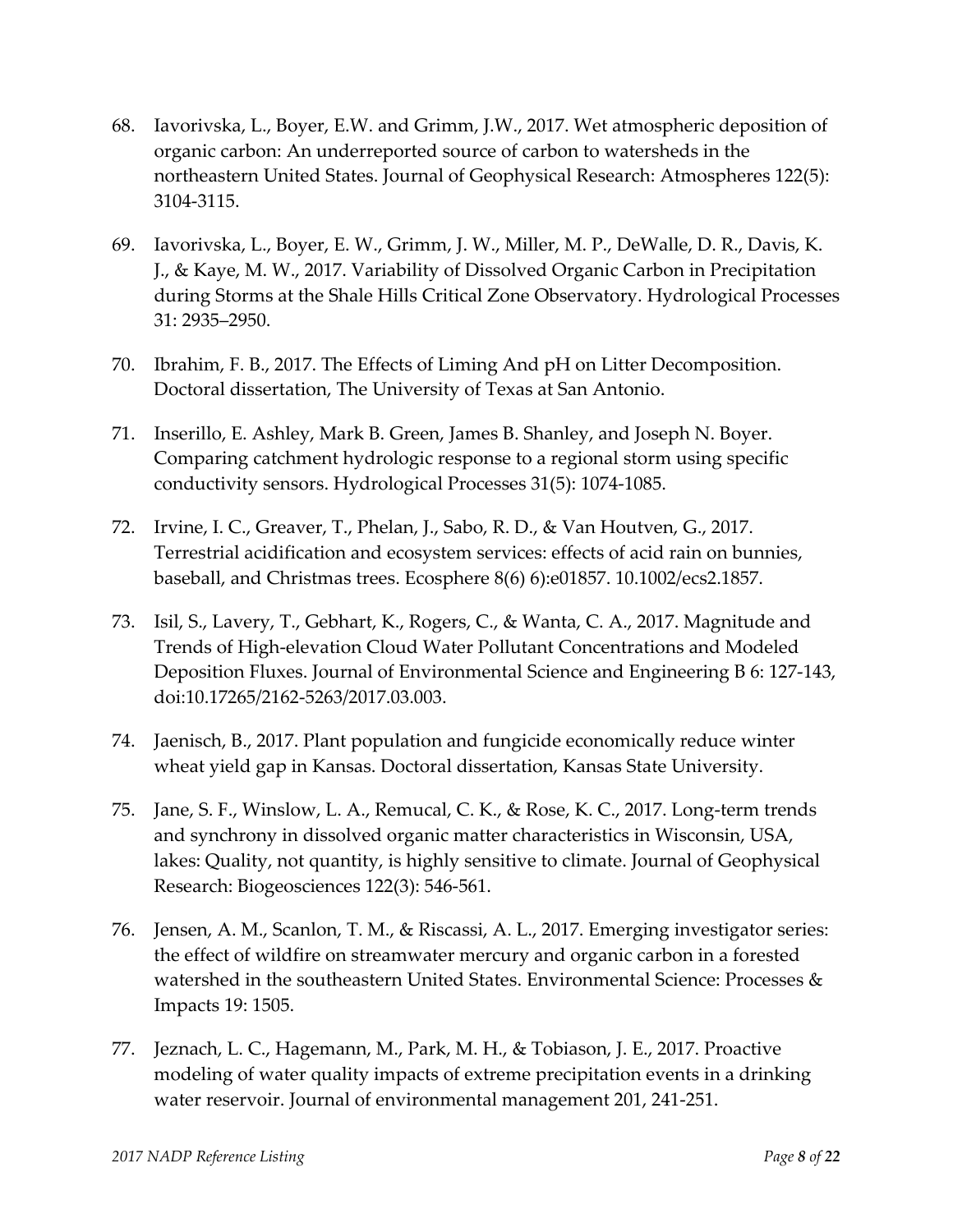- 78. Johnson, B. E., Noble, P. J., Heyvaert, A. C., Chandra, S., & Karlin, R. Anthropogenic and climatic influences on the diatom flora within the Fallen Leaf Lake watershed, Lake Tahoe Basin, California over the last millennium. Journal of Paleolimnology 1‐15.
- 79. Johnston C.A., 2017 The Biogeochemistry of Boreal Beaver Ponds. In: Beavers: Boreal Ecosystem Engineers. Springer, Cham.
- 80. Johnston, J. M., Barber, M. C., Wolfe, K., Galvin, M., Cyterski, M., & Parmar, R., 2017. An integrated ecological modeling system for assessing impacts of multiple stressors on stream and riverine ecosystem services within river basins. Ecological Modelling 354: 104‐114.
- 81. Jones, D. L., 2017. An Analysis of Environmental Quality and Entrepreneurial Activity in Illinois. Doctorial Dissertation, Southern Illinois state University.
- 82. Kachinaskaya, V. V., 2017. Lichen diversity in anthropogenically transformed environment of Krivyi Rig basin. Ukrainian Journal of Ecology 7(2): 31‐36.
- 83. Karanci, E., 2017. Modeling Corrosion in Suspension Bridge Main Cables. Doctoral dissertation, Columbia University.
- 84. Kaulfus, A. S., Nair, U., Holmes, C. D., & Landing, W. M., 2017. Mercury Wet Scavenging and Deposition Differences by Precipitation Type. Environmental science & technology 51(5): 2628‐2634.
- 85. Kazemi A., Ghorbanpour M., 2017 Introduction to Environmental Challenges in All Over the World. In: Ghorbanpour M., Varma A. (eds) Medicinal Plants and Environmental Challenges. Springer, Cham, doi.org/10.1007/978‐3‐319‐68717‐9\_2.
- 86. Ketchum, D. G., 2016. High‐resolution estimation of groundwater recharge for the entire state of New Mexico using a soil‐water‐balance model. Masters Thesis, New Mexico Institute of Mining and Technology.
- 87. Kintziger, K. W., Jagger, M. A., Conlon, K. C., Bush, K. F., Haggerty, B., Morano, L. H., ... & Roach, M. Technical Documentation on Exposure‐Response Functions for Climate‐Sensitive Health Outcomes. https://www.cdc.gov/climateandhealth/docs/Exposure\_Response\_Functions\_for\_C limate\_Sensitive\_Health‐Outcomes\_508.pdf.
- 88. Kosiba, A. M., Schaberg, P. G., Rayback, S. A., & Hawley, G. J., 2017. Comparative growth trends of five northern hardwood and montane tree species reveal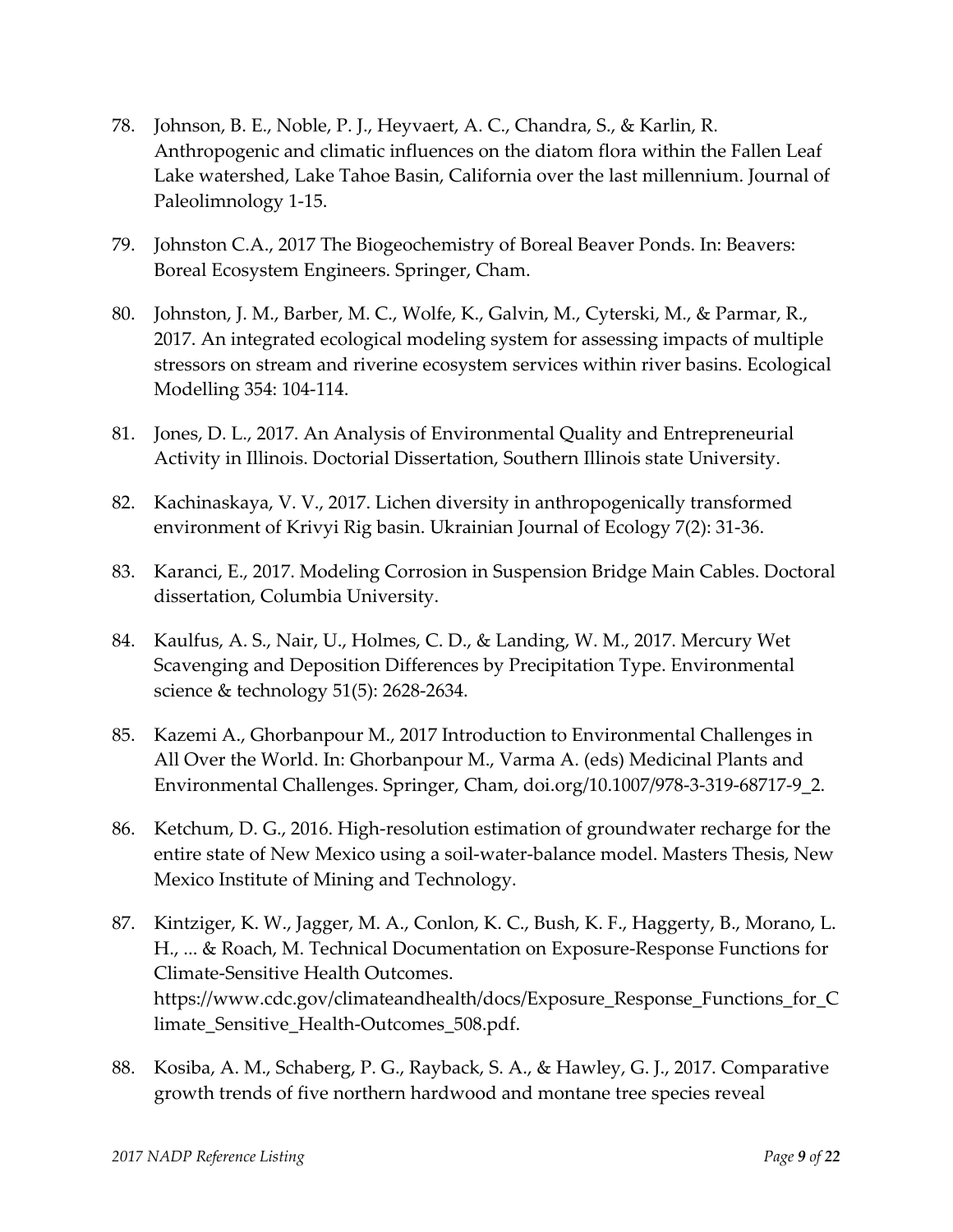divergent trajectories and response to climate. Canadian Journal of Forest Research 47(6): 743‐754.

- 89. Kovalenko, K. E., Reavie, E. D., Allan, J. D., Cai, M., Smith, S. D., & Johnson, L. B., 2017. Pelagic phytoplankton community change‐points across nutrient gradients and in response to invasive mussels. Freshwater Biology 62(2): 366‐381.
- 90. Kranabetter, J. M., & Meeds, J. A., 2017. Tree ring δ15N as validation of space-fortime substitution in disturbance studies of forest nitrogen status. Biogeochemistry 134(1‐2): 201‐215.
- 91. Kuniansky, E.L., and Spangler, L.E., eds., 2017, U.S. Geological Survey Karst Interest Group Proceedings, San Antonio, Texas, May 16–18, 2017: U.S. Geological Survey Scientific Investigations Report 2017–5023, 245 p., https://doi.org/10.3133/sir20175023.
- 92. Lawrence, G. B., 2017. Acid Deposition. Encyclopedia of Geochemistry, W.M. White (ed.).
- 93. Lawrence, G. B., McDonnell, T. C., Sullivan, T. J., Dovciak, M., Bailey, S. W., Antidormi, M. R., & Zarfos, M. R., 2017. Soil Base Saturation Combines with Beech Bark Disease to Influence Composition and Structure of Sugar Maple‐Beech Forests in an Acid Rain‐Impacted Region. Ecosystems 1‐16, https://doi.org/10.1007/s10021‐017‐0186‐0.
- 94. Laxson, C., Yerger, E., & Kelting, D. Litchfield Park Lakes Water Quality Report, Report # PSCAWI2016‐03, www.adkwatershed.org/sites/default/files/litchfield\_2016\_report\_draft.pdf.
- 95. Lessard, C. R., Poulain, A. J., Ridal, J. J., & Blais, J. M. (2013). Steady-state mass balance model for mercury in the St. Lawrence River near Cornwall, Ontario, Canada. Environmental pollution 174: 229‐235.
- 96. Levesque, M., Andreu-Hayles, L., & Pederson, N., 2017. Water availability drives gas exchange and growth of trees in northeastern US, not elevated CO2 and reduced acid deposition. Scientific Reports 7:46158 | DOI: 10.1038/srep46158.
- 97. Levy, Z. F., 2017. Climatic Controls on the Porewater Chemistry of Mid-continental Wetlands. Doctoral dissertation, Syracuse University.
- 98. Li, L., Bao, C., Sullivan, P. L., Brantley, S., Shi, Y., & Duffy, C., 2017. Understanding watershed hydrogeochemistry: 2. Synchronized hydrological and geochemical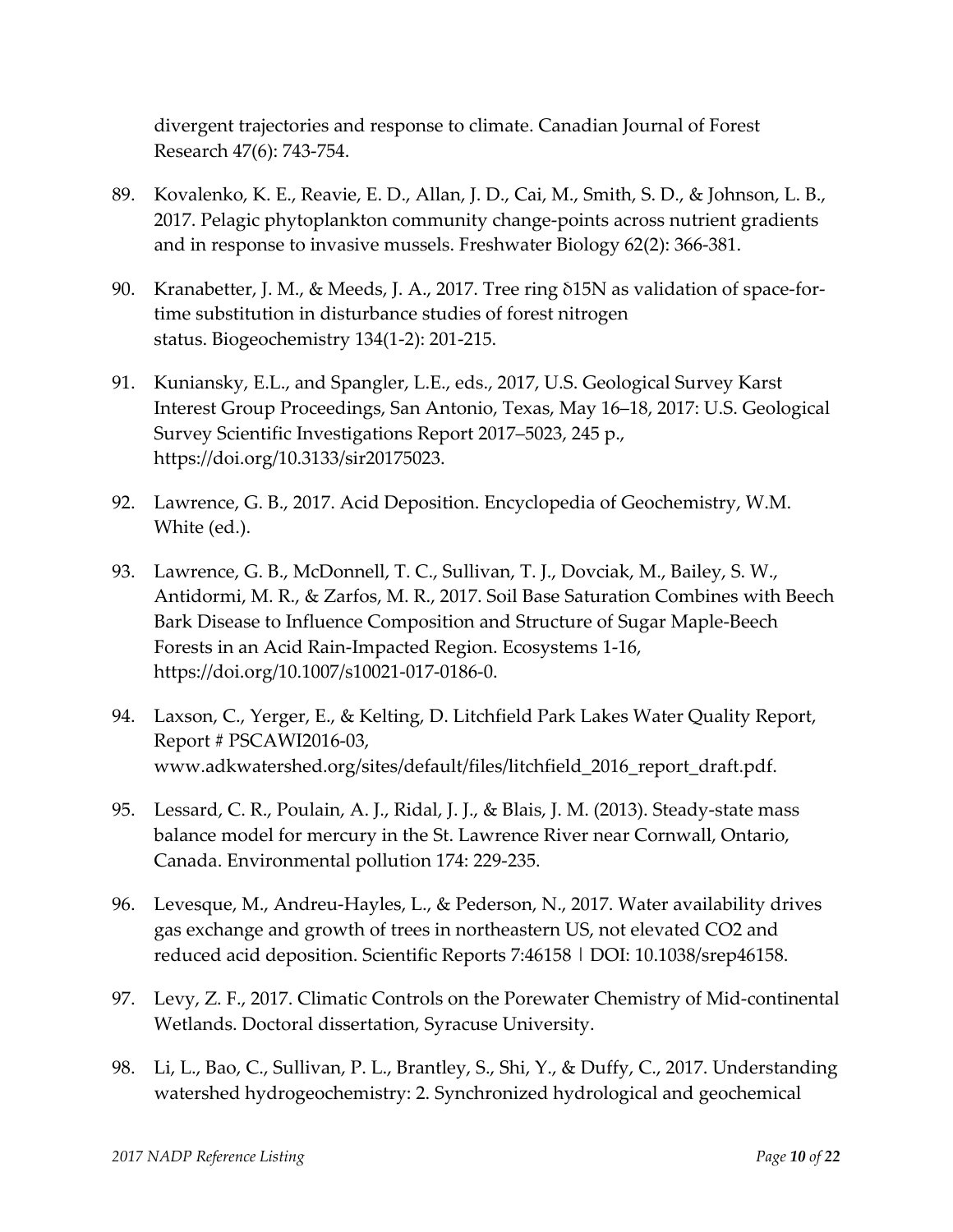processes drive stream chemostatic behavior. Water Resources Research 53(3): 2346‐2367.

- 99. Li, Y., Thompson, T. M., Damme, M. V., Chen, X., Benedict, K. B., Shao, Y., ... & Whitburn, S., 2017. Temporal and spatial variability of ammonia in urban and agricultural regions of northern Colorado, United States. Atmospheric Chemistry and Physics 17(10): 6197‐6213.
- 100. Liu, B. Y., Lei, C. Y., & Liu, W. Q., 2017. Nitrogen Addition Exacerbates the Negative Effects of Low Temperature Stress on Carbon and Nitrogen Metabolism in Moss. Frontiers in plant science 8, 1328.
- 101. Longley, P., 2017. Quantifying the Effects of Changing Snowpack Dynamics on Hydrologic Partitioning at Multiple Spatial Scales. Doctoral dissertation, University of Nevada, Reno.
- 102. Lu, X., Zhou, Y., Liu, Y., & Yannick, L. P., 2017. The role of protected areas in land use/land cover change and the carbon cycle in the conterminous United States. Global change biology 2017;00:1–14. https://doi.org/10.1111/gcb.13816.
- 103. Lynam, M., Dvonch, J. T., Barres, J., & Percy, K., 2017. Atmospheric wet deposition of mercury to the Athabasca Oil Sands Region, Alberta, Canada. Air Quality, Atmosphere & Health 1‐11, doi.org/10.1007/s11869‐017‐0524‐6.
- 104. Malta, E. J., Stigter, T. Y., Pacheco, A., Dill, A. C., Tavares, D., & Santos, R., 2017. Effects of External Nutrient Sources and Extreme Weather Events on the Nutrient Budget of a Southern European Coastal Lagoon. Estuaries and Coasts 40(2): 419‐ 436.
- 105. Manna, F., Walton, K. M., Cherry, J. A., & Parker, B. L., 2017. Mechanisms of recharge in a fractured porous rock aquifer in a semi‐arid region. Journal of Hydrology 555, 869‐880.
- 106. Mao, H., Hall, D., Ye, Z., Zhou, Y., Felton, D., & Zhang, L., 2017. Impacts of large‐ scale circulation on urban ambient concentrations of gaseous elemental mercury in New York, USA. Atmospheric Chemistry and Physics 17(18): 11655.
- 107. Mao, H., Ye, Z., & Driscoll, C., 2017. Meteorological effects on Hg wet deposition in a forested site in the Adirondack region of New York during 2000– 2015. Atmospheric Environment 168: 90‐100.
- 108. March, Bennet; Riling‐Anderson, Troy; Bates‐Mundell, Logan; Burkhart, Aaron; and McDonald, Jennifer, 2017. Environmental impact assessment: proposed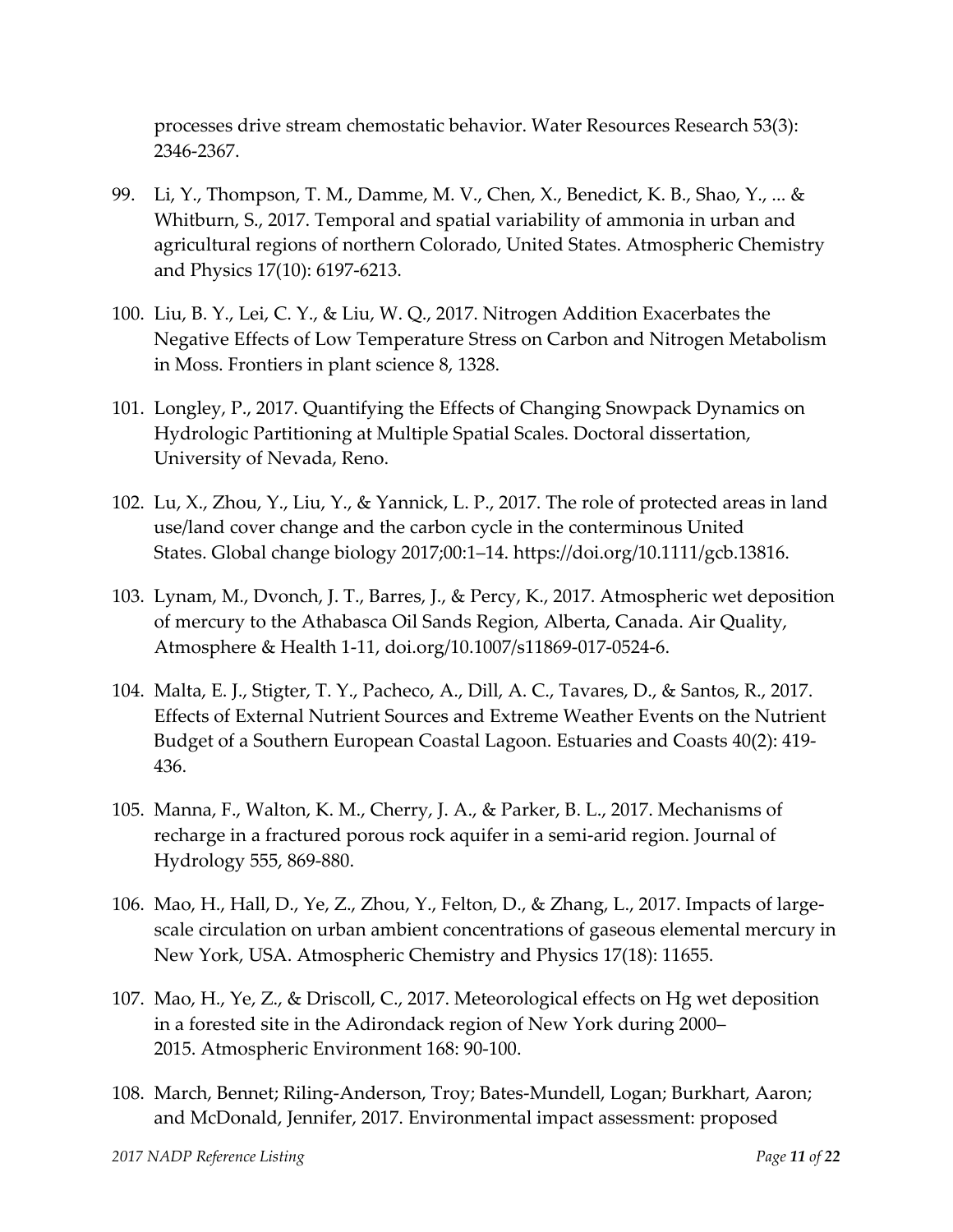eastern brook trout removal from Hozomeen Lake. Huxley College Graduate and Undergraduate Publications, 72. http://cedar.wwu.edu/huxley\_stupubs/72.

- 109. Massetti, E., Brown, D. M. A., Smith, A., Lapsa, M. V., & Sharma, I., 2017. Environmental Quality and the US Power Sector: Air Quality, Land Use and Environmental Justice (No. ORNL/SPR‐2016/772). Oak Ridge National Laboratory (ORNL): Oak Ridge, TN (United States). Building Technologies Research and Integration Center (BTRIC).
- 110. McGroary, P., Shaddox, T. W., Cisar, J. L., Unruh, J. B., & Trenholm, L. E., 2017. Annual Nitrogen Requirement of Bahiagrass Lawns Maintained in Subtropical Climates. International Turfgrass Society Research Journal 13(1): 94‐102.
- 111. McHale, M. R., Burns, D. A., Siemion, J., & Antidormi, M. R., 2017. The response of soil and stream chemistry to decreases in acid deposition in the Catskill Mountains, New York, USA. Environmental Pollution 229: 607‐620.
- 112. McHugh, T. A., Morrissey, E. M., Mueller, R. C., Gallegos‐Graves, L. V., Kuske, C. R., & Reed, S. C., 2017. Bacterial, fungal, and plant communities exhibit no biomass or compositional response to two years of simulated nitrogen deposition in a semiarid grassland. Environmental microbiology 19(4): 1600‐1611.
- 113. McLauchlan, K. K., Gerhart, L. M., Battles, J. J., Craine, J. M., Elmore, A. J., Higuera, P. E., ... & Perakis, S. S., 2017. Centennial‐scale reductions in nitrogen availability in temperate forests of the United States. Scientific Reports 7(1): 7856.
- 114. McMullin, R. T., Ure, D., Smith, M., Clapp, H., & Wiersma, Y. F., 2017. Ten years of monitoring air quality and ecological integrity using field‐identifiable lichens at Kejimkujik National Park and National Historic Site in Nova Scotia, Canada. Ecological Indicators 81, 214‐221.
- 115. McNulty, S. G., Boggs, J. L., Aber, J. D., & Rustad, L. E., 2017. Spruce‐fir forest changes during a 30‐year nitrogen saturation experiment. Science of the Total Environment 605: 376‐390.
- 116. Meisinger, J. J., & Ricigliano, K. A., 2017. Nitrate Leaching from Winter Cereal Cover Crops Using Undisturbed Soil‐Column Lysimeters. Journal of Environmental Quality 46(3): 576‐584.
- 117. Mehta, Y., Ali, A., Yan, B., McElroy, A. E., & Yin, H., 2017. Environmental Impacts of Reclaimed Asphalt Pavement (RAP), No. FHWA‐NJ‐2017‐008, New Jersey Department of Transportation Bureau of Research, http://www.njapa.com/wp‐ content/uploads/2017/05/EIRAP‐Final‐Report\_FHWA\_NJ‐2017‐008.pdf.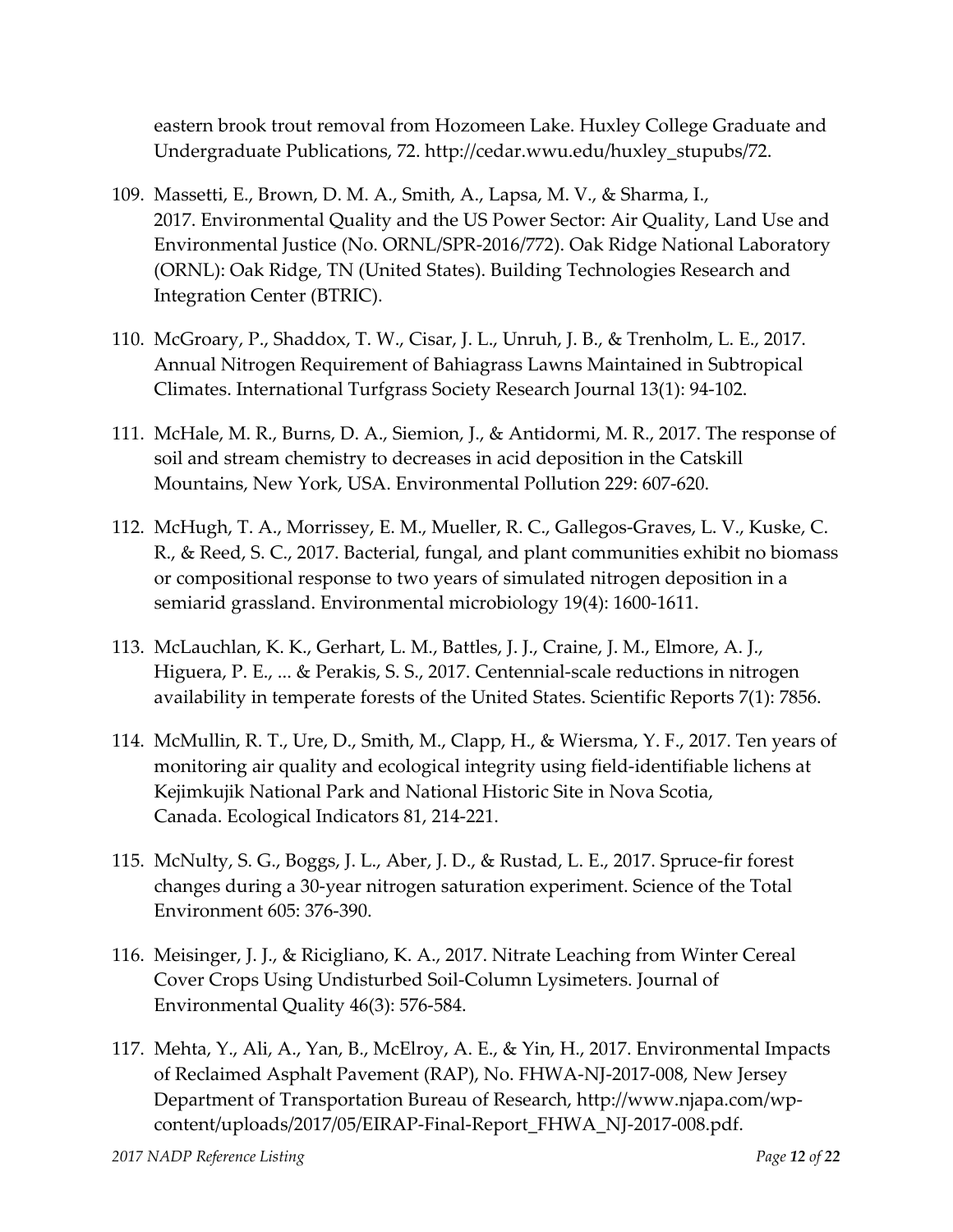- 118. Meng, L., 2017. Patterns of Total Gaseous Mercury Variation Prior to and After Brownfield Remediation in Syracuse, NY. Doctoral dissertation, Syracuse University.
- 119. Miller, M. P., Tesoriero, A. J., Hood, K., Terziotti, S., & Wolock, D. M., 2017. Estimating Discharge and Nonpoint Source Nitrate Loading to Streams From Three End‐Member Pathways Using High‐Frequency Water Quality Data. Water Resources Research 53, doi.org/10.1002/2017WR021654.
- 120. Mills, T. J., Anderson, S. P., Bern, C., Aguirre, A., & Derry, L. A., 2017. Colloid mobilization and seasonal variability in a semiarid headwater stream. Journal of Environmental Quality 46(1): 88‐95.
- 121. Mishra, A., Bicknell, B. R., Duda, P., Donigian, T., & Gray, M. H., 2017. HSPEXP+: An Enhanced Expert System for HSPF Model Calibration—A Case Study of the Snake River Watershed in Minnesota. Journal of Water Management Modeling 25:C422 https://doi.org/10.14796/JWMM.C422.
- 122. Montelongo, M., 2017. A New Method for Ultra‐Low Sulfate Extraction and a Pilot Study in Arid Soils. Doctoral dissertation, The University of Texas at El Paso.
- 123. Naftz, D., 2017. Inputs and Internal Cycling of Nitrogen to a Causeway Influenced, Hypersaline Lake, Great Salt Lake, Utah, USA. Aquatic Geochemistry 23: 199–216, DOI 10.1007/s10498‐017‐9318‐6.
- 124. Nagano, H., & Iwata, H., 2017. Evaluating the relationship between wildfire extent and nitrogen dry deposition in a boreal forest in interior Alaska. Polar Science 11: 96‐104.
- 125. Nanus, L., McMurray, J. A., Clow, D. W., Saros, J. E., Blett, T., & Gurdak, J. J., 2017. Spatial variation of atmospheric nitrogen deposition and critical loads for aquatic ecosystems in the Greater Yellowstone Area. Environmental Pollution 223: 644‐656.
- 126. Nedveck, D., 2017. Effect of variation in nitrogen environment and legume and rhizobia genetics on the outcome of the legume‐rhizobium mutualism. Master's Thesis, University of Minnesota.
- 127. Nelson, Andrew J., Sotiria Koloutsou‐Vakakis, Mark J. Rood, LaToya Myles, Christopher Lehmann, Carl Bernacchi, Srinidhi Balasubramanian et al., 2017.Season‐long ammonia flux measurements above fertilized corn in central Illinois, USA, using relaxed eddy accumulation. Agricultural and Forest Meteorology 239: 202‐212.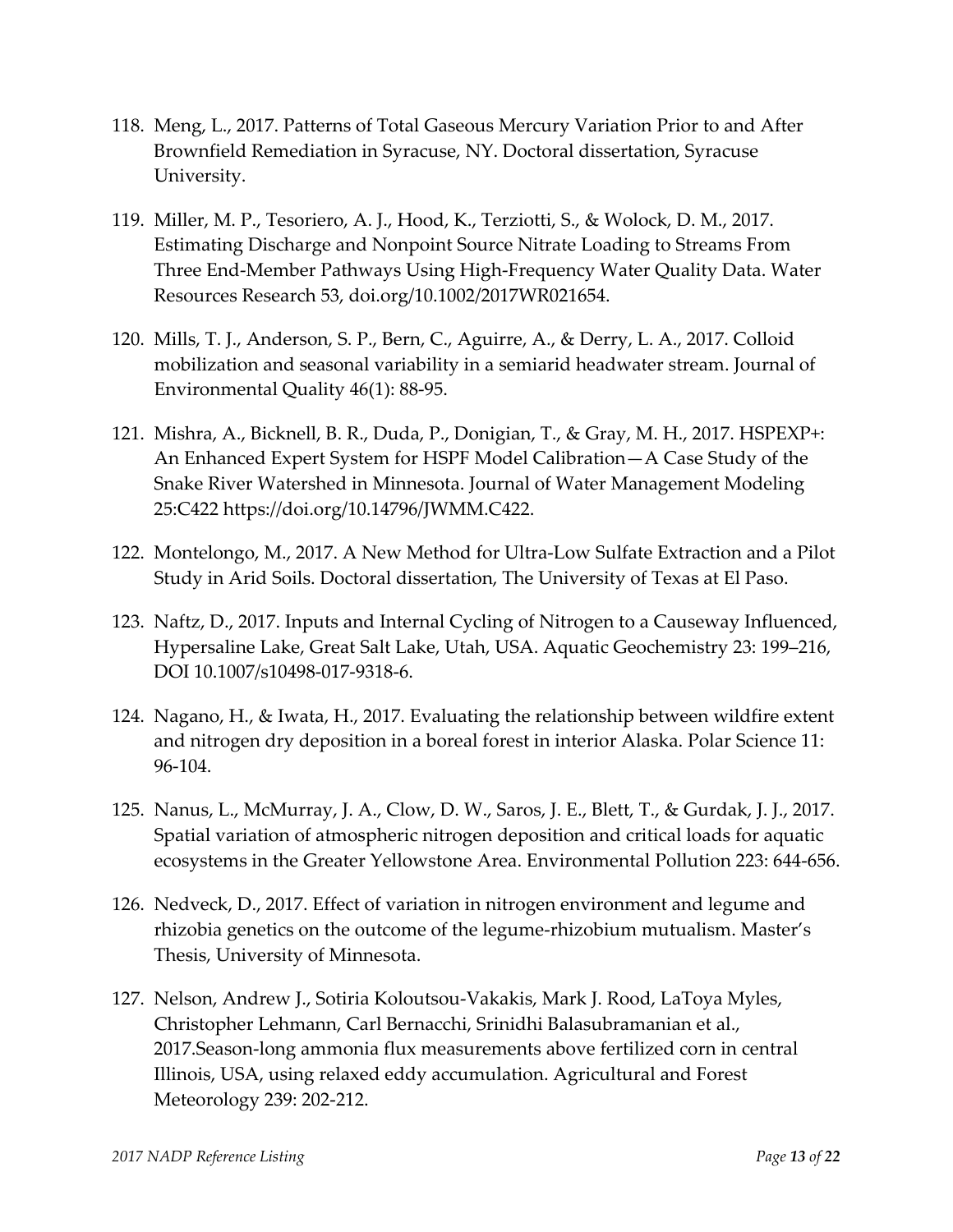- 128. Nergui, T., 2017. The Effects of Climate Variability and Meteorological Conditions on the Atmospheric Nitrogen Cycle in the United States. Doctoral dissertation, Washington State University.
- 129. Nilsen, F. M., Dorsey, J. E., Lowers, R. H., Guillette Jr, L. J., Long, S. E., Bowden, J. A., & Schock, T. B., 2017. Evaluating mercury concentrations and body condition in American alligators (Alligator mississippiensis) at Merritt Island National Wildlife Refuge (MINWR), Florida. Science of the Total Environment 607: 1056‐1064.
- 130. Niu, X., Wendt, A., Li, Z., Agarwal, A., Xue, L., Gonzales, M., & Brantley, S. L., 2017. Detecting the effects of coal mining, acid rain, and natural gas extraction in Appalachian basin streams in Pennsylvania (USA) through analysis of barium and sulfate concentrations. Environmental geochemistry and health 1‐21, https://doi.org/10.1007/s10653‐017‐0031‐6.
- 131. Obrist, D., Agnan, Y., Jiskra, M., Olson, C. L., Colegrove, D. P., Hueber, J., ... & Helmig, D., 2017. Tundra uptake of atmospheric elemental mercury drives Arctic mercury pollution. Nature 547(7662): 201.
- 132. OʹDea, C. B., Anderson, S., Sullivan, T., Landers, D., & Casey, C. F., 2017. Impacts to ecosystem services from aquatic acidification: using FEGS‐CS to understand the impacts of air pollution. Ecosphere 8(5):e01807. 10.1002/ecs2.1807.
- 133. Oldani, K. M., Mladenov, N., Williams, M. W., Campbell, C. M., & Lipson, D. A., 2017. Seasonal Patterns of Dry Deposition at a High‐Elevation Site in the Colorado Rocky Mountains. Journal of Geophysical Research: Atmospheres 122: 11,183– 11,200. https://doi.org/10.1002/2016JD026416.
- 134. Oliver, S. K., 2017. Lake Morphology and Nutrient Dynamics at Macroscales. Doctoral dissertation, The University of Wisconsin‐Madison.
- 135. Packett, R., 2017. Rainfall contributes~ 30% of the dissolved inorganic nitrogen exported from a southern Great Barrier Reef river basin. Marine Pollution Bulletin 121: 16–31.
- 136. Parolari, A. J., Mobley, M. L., Bacon, A. R., Katul, G. G., & Porporato, A., 2017. Boom and bust carbon‐nitrogen dynamics during reforestation. Ecological Modelling 360: 108‐119.
- 137. Paulot, F., Fan, S., & Horowitz, L. W., 2017. Contrasting seasonal responses of sulfate aerosols to declining SO2 emissions in the Eastern US: implications for the efficacy of SO2 emission controls. Geophysical Research Letters 44(1): 455‐464.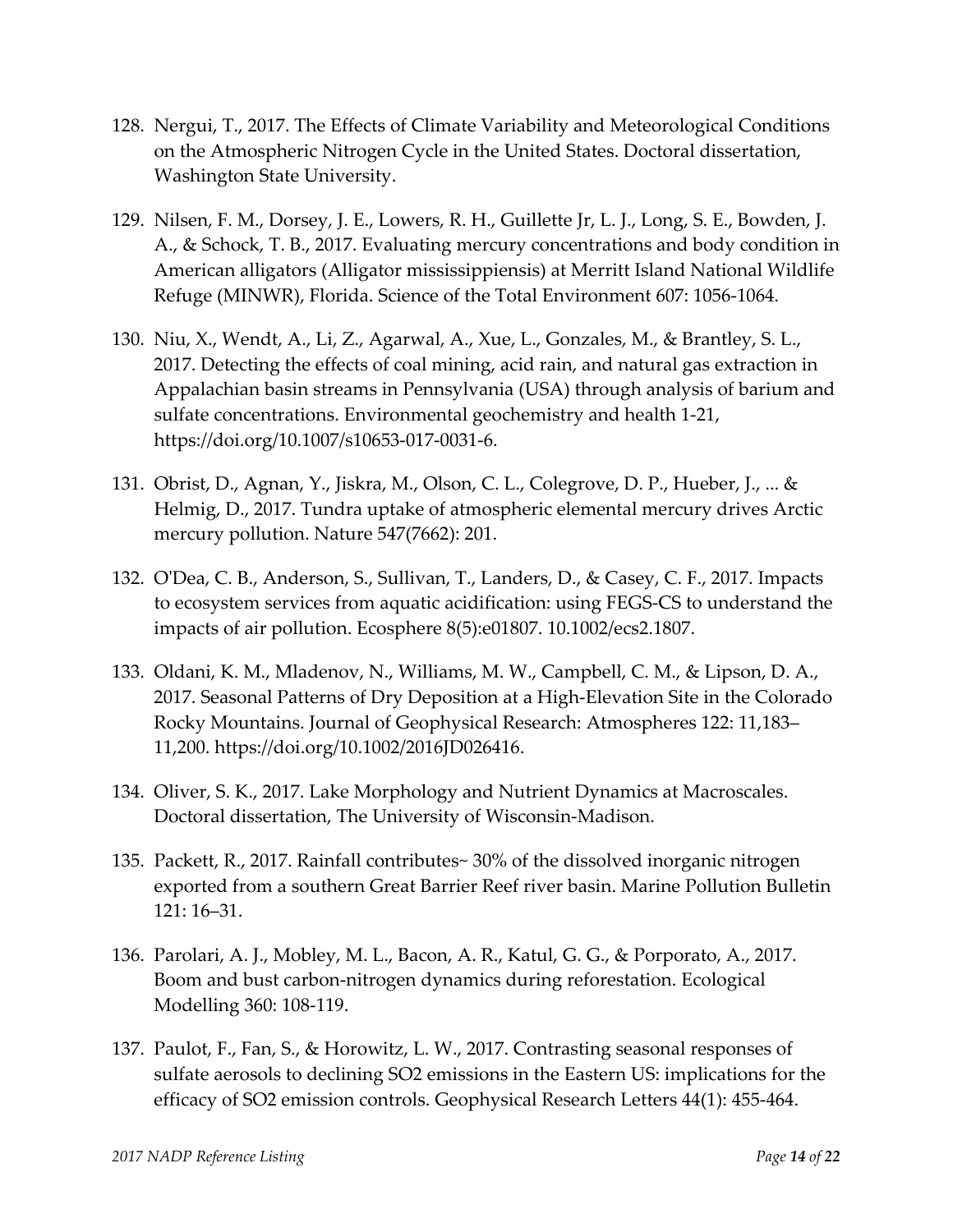- 138. Pelak, N., Revelli, R., & Porporato, A., 2017. A dynamical systems framework for crop models: Toward optimal fertilization and irrigation strategies under climatic variability. Ecological Modelling 365: 80‐92.
- 139. Pellerin, D., Charbonneau, E., Fadul‐Pacheco, L., Soucy, O., & Wattiaux, M. A., 2017. Economic effect of reducing nitrogen and phosphorus mass balance on Wisconsin and Québec dairy farms. Journal of dairy science 100(10): 8614‐8629.
- 140. Pina, A. J., 2017. A social‐ecological approach to managing agricultural ammonia emissions and nitrogen deposition in Rocky Mountain National Park. Doctoral dissertation, Colorado State University.
- 141. Pisani, O., Strickland, T. C., Hubbard, R. K., Bosch, D. D., Coffin, A. W., Endale, D. M., & Potter, T. L., 2017. Soil nitrogen dynamics and leaching under conservation tillage in the Atlantic Coastal Plain, Georgia, United States. Journal of Soil and Water Conservation 72(5): 519‐529.
- 142. Price, J. R., Moore, J., & Kerans, D., 2017. Monazite chemical weathering, rare earth element behavior, and paleoglaciohydrology since the last glacial maximum for the Loch Vale watershed, Colorado, USA. Quaternary Research 87(2): 191‐207.
- 143. Qiao, X., Du, J., Kota, S. H., Ying, Q., Xiao, W., & Tang, Y. (2018). Wet deposition of sulfur and nitrogen in Jiuzhaigou National Nature Reserve, Sichuan, China during 2015–2016: possible effects from regional emission reduction and local tourist activities. Environmental Pollution 233: 267‐277.
- 144. Ramcharan, A. M., 2017. Multidisciplinary Applications of US Soil Datasets: Machine Learning Models, Data Mining, and Land Use Analyses. Doctoral dissertation, The Pennsylvania State University.
- 145. Ramseyer, C. A., & Mote, T. L., 2017. Analysing regional climate forcing on historical precipitation variability in Northeast Puerto Rico. International Journal of Climatology, DOI: 10.1002/joc.5364.
- 146. Raper, Tyson B. 2017. Sulfur and Tennessee Row Crops. Doctoral Dissertation, University of Tennessee.
- 147. Rattigan, O. V., Civerolo, K. L., & Felton, H. D., 2017. Trends in wet precipitation, particulate, and gas‐phase species in New York State. Atmospheric Pollution Research 8: 1090‐1102.
- 148. Reavie, E. D., Sgro, G. V., Estepp, L. R., Bramburger, A. J., Shaw Chraïbi, V. L., Pillsbury, R. W., ... & Dove, A., 2017. Climate warming and changes in Cyclotella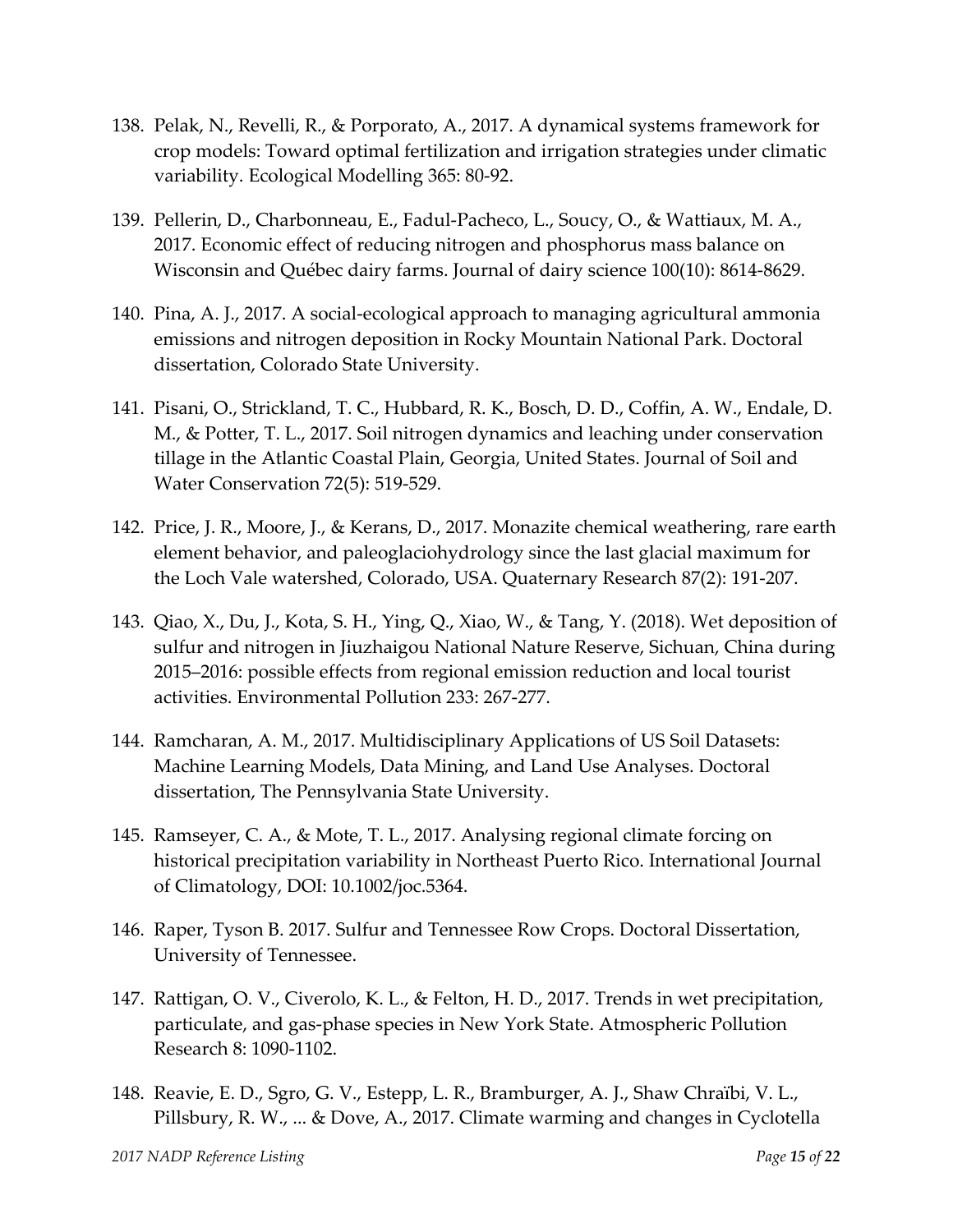sensu lato in the Laurentian Great Lakes. Limnology and Oceanography 62(2): 768‐ 783.

- 149. Rhoades, C., Chow, A., 2017. The Long‐term Legacy of the 2002 Hayman Fire on Stream Water Quality and Treatability. JFSP PROJECT ID: 14‐1‐06‐11, US Forest Service, Rocky Mountain Research Station.
- 150. Richardson, J. B., 2017. Manganese and Mn/Ca ratios in soil and vegetation in forests across the northeastern US: Insights on spatial Mn enrichment. Science of The Total Environment 581: 612‐620.
- 151. Reible, Danny. Fundamentals of environmental engineering. CRC Press, 2017.
- 152. Risch, M. R., DeWild, J. F., Gay, D. A., Zhang, L., Boyer, E. W., & Krabbenhoft, D. P., 2017. Atmospheric mercury deposition to forests in the eastern USA. Environmental Pollution 228: 8‐18.
- 153. Risch, Martin, 2017, Mercury and Methylmercury Concentrations and Litterfall Mass in Autumn Litterfall Samples Collected at Selected National Atmospheric Deposition Program Sites in 2007‐2009 and 2012‐2015: U.S. Geological Survey data release, https://doi.org/10.5066/F7KH0KHT.
- 154. Robarge, W., Duckworth, O., Osmond, D., Smyth, J., & River, M., 2017. Commentary on "A possible trade‐off between clean air and clean water" by Smith et al. Journal of Soil and Water Conservation 72(6): 121A‐122A.
- 155. St‐Laurent, P., Friedrichs, M. A. M., Najjar, R. G., Martins, D. K., Herrmann, M., Miller, S. K., & Wilkin, J., 2017. Impacts of Atmospheric Nitrogen Deposition on Surface Waters of the Western North Atlantic Mitigated by Multiple Feedbacks. Journal of Geophysical Research: Oceans 122: 8406–8426. https://doi.org/10.1002/2017JC013072.
- 156. Sanderson, T. M., Barton, C., Cotton, C., & Karathanasis, T., 2017. Long‐Term Evaluation of Acidic Atmospheric Deposition on Soils and Soil Solution Chemistry in the Daniel Boone National Forest, USA. Water, Air, & Soil Pollution 228(10): 403, DOI 10.1007/s11270‐017‐3583‐2.
- 157. Sase H., 2017 Acid Deposition. In: Izuta T. (eds) Air Pollution Impacts on Plants in East Asia. Springer, Tokyo.
- 158. Schilling, K. E., Kult, K., Wilke, K., Streeter, M., & Vogelgesang, J., 2017. Nitrate reduction in a reconstructed floodplain oxbow fed by tile drainage. Ecological Engineering 102, 98‐107.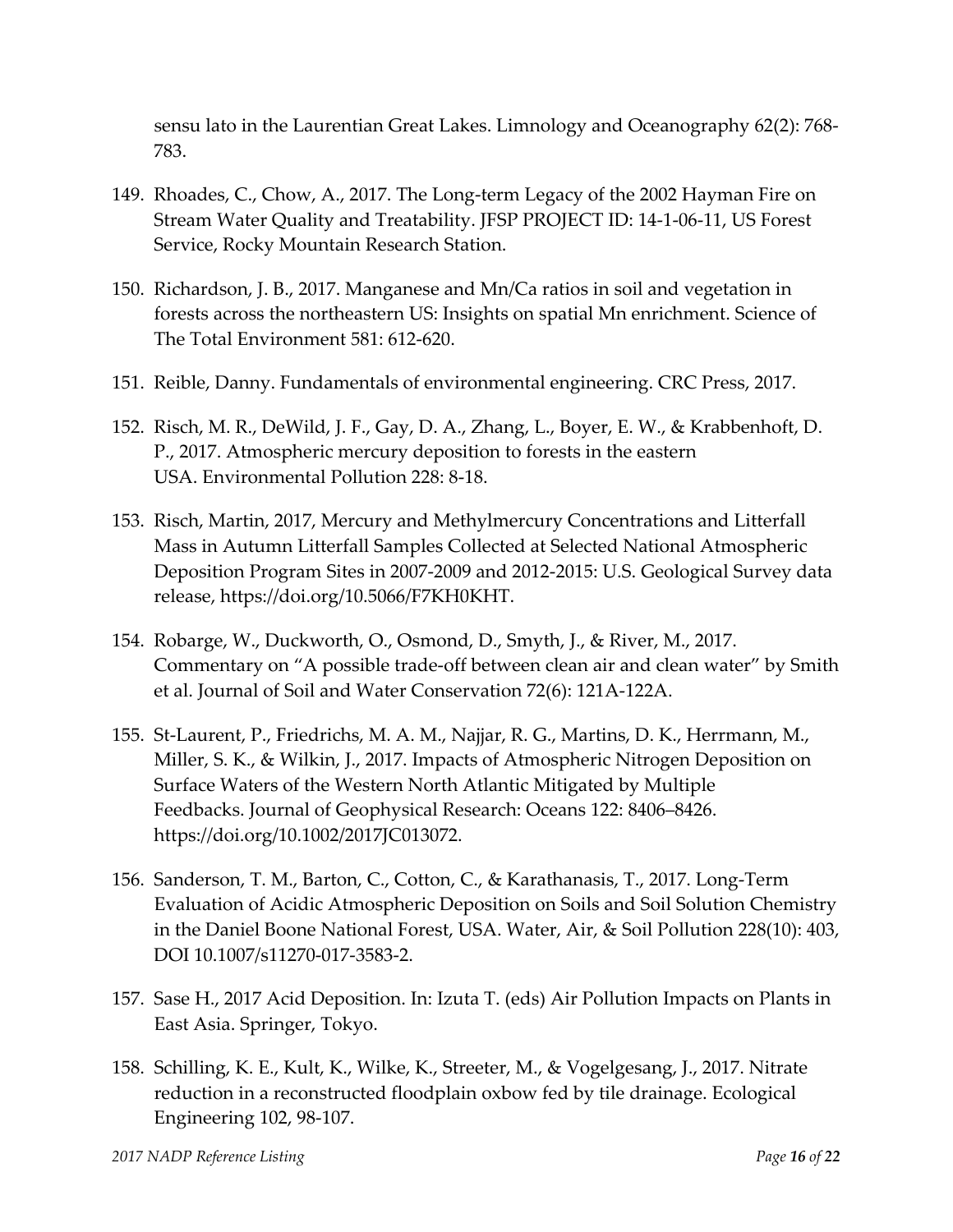- 159. Schwartz, D., Sample, D. J., & Grizzard, T. J., 2017. Evaluating the performance of a retrofitted stormwater wet pond for treatment of urban runoff. Environmental Monitoring and Assessment 189(6): 256.
- 160. Schwabedissen, S. G., Lohse, K. A., Reed, S. C., Aho, K. A., & Magnuson, T. S., 2017. Nitrogenase activity by biological soil crusts in cold sagebrush steppe ecosystems. Biogeochemistry 134(1‐2): 57‐76.
- 161. Scott, E. E., & Rothstein, D. E., 2017. Patterns of DON and DOC leaching losses across a natural N availability gradient in temperate hardwood forests. Ecosystems 20(7): 1250‐1265.
- 162. Sedefian, L., Ku, M., Civerolo, K., Hao, W., & Zalewsky, E., 2017. Refined Grid Regional Modelling Of Acidic And Mercury Deposition Over Northeast Us And The Contribution Of The New York Power Sector. International Journal of Environmental Impacts 1(1): 70‐79.
- 163. Shaddox, T. W., Unruh, J. B., & Trenholm, L. E., 2017. Nitrogen Required for Acceptable Centipedegrass Quality, Color, Growth Rate, and Nitrate Leaching. International Turfgrass Society Research Journal 13(1): 86‐93.
- 164. Shah, V., & Jaeglé, L., 2017. Subtropical subsidence and surface deposition of oxidized mercury produced in the free troposphere. Atmospheric Chemistry & Physics 17(14): 8999–9017, https://doi.org/10.5194/acp‐17‐8999‐2017.
- 165. Short, M. A., 2017. Tracing terrestrial salt cycling using chlorine and bromine. Doctoral Dissertation, The Australian National University.
- 166. Short, M. A., de Caritat, P., & McPhail, D. C., 2017. Continental‐scale variation in chloride/bromide ratios of wet deposition. Science of the Total Environment 574: 1533‐1543.
- 167. Sinha, E., Michalak, A. M., & Balaji, V., 2017. Eutrophication will increase during the 21st century as a result of precipitation changes. Science 357(6349): 405‐408.
- 168. Slemmons, K. E., Rodgers, M. L., Stone, J. R., & Saros, J. E., 2017. Nitrogen subsidies in glacial meltwaters have altered planktonic diatom communities in lakes of the US Rocky Mountains for at least a century. Hydrobiologia 800(1): 129‐ 144.
- 169. Smith, S. M., Fox, S. E., Lee, K. D., Medeiros, K., & Plaisted, H. C., 2017. Secchi depths in lakes of Cape Cod National Seashore from 1996–2016 and relationships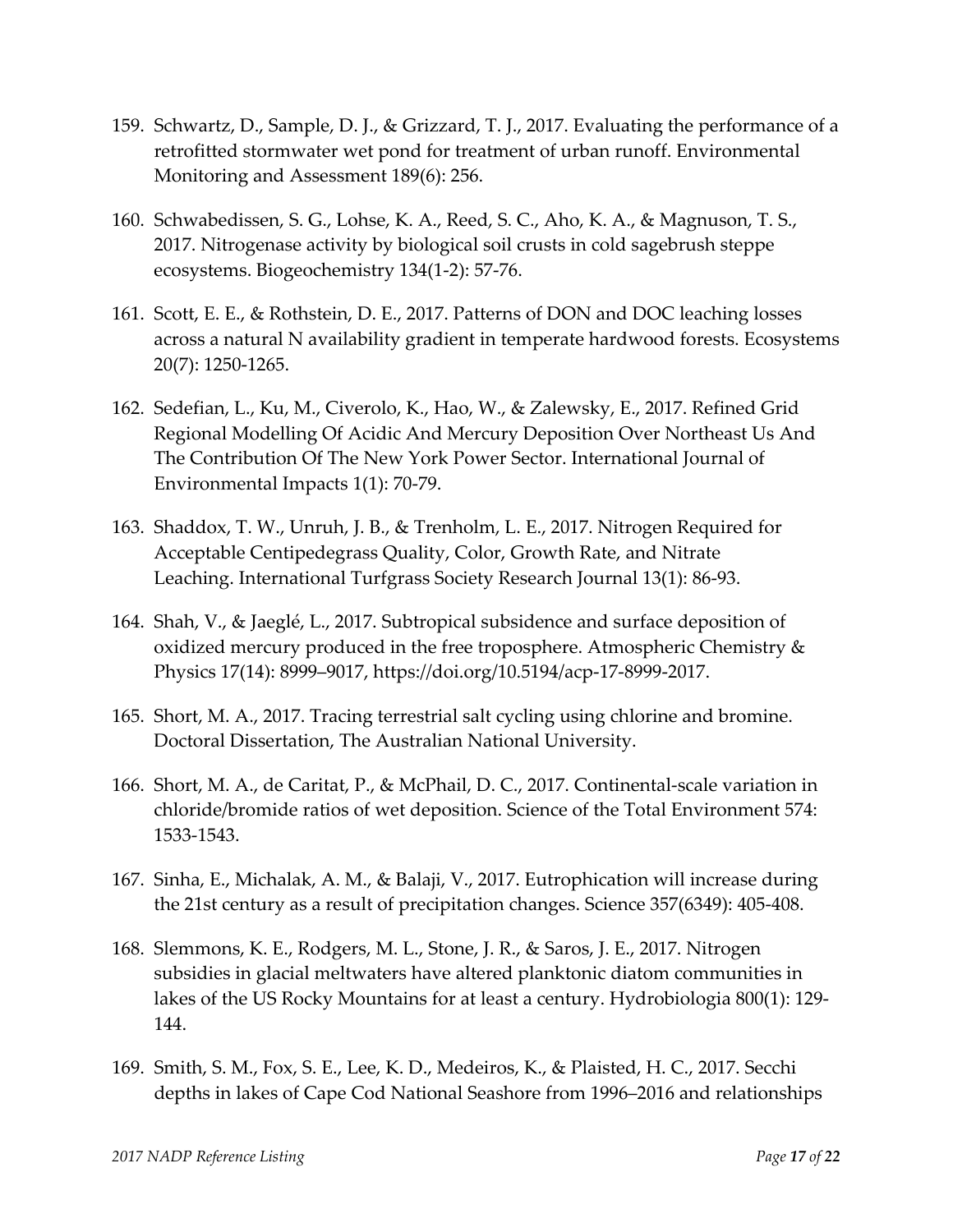with morphometry, water chemistry, and housing densities. Lake and Reservoir Management 1‐16, DOI: 10.1080/10402381.2017.1390017.

- 170. Smith, D. R., King, K. W., Jarvie, H. P., Haney, R., & Williams, M. R., 2017. Response to "Commentary on 'A possible trade‐off between clean air and clean water'" by Smith et al. Journal of Soil and Water Conservation 72(6): 123A‐123A.
- 171. Smith, D. R., Stephensen, M., King, K. W., Jarvie, H. P., Haney, R., & Williams, M. R., 2017. A possible trade‐off between clean air and clean water. Journal of Soil and Water Conservation 72(4): 75A‐79A.
- 172. Soper, F. M., & Sparks, J. P., 2017. Estimating Ecosystem Nitrogen Addition by a Leguminous Tree: A Mass Balance Approach Using a Woody Encroachment Chronosequence. Ecosystems 20(6): 1164‐1178.
- 173. Souri, A. H., Choi, Y., Jeon, W., Kochanski, A. K., Diao, L., Mandel, J., ... & Pan, S., 2017. Quantifying the impact of biomass burning emissions on major inorganic aerosols and their precursors in the US. Journal of Geophysical Research: Atmospheres 122: 12,020–12,041, https://doi.org/10.1002/2017JD026788.
- 174. Stackpoole, S. M., Stets, E. G., Clow, D. W., Burns, D. A., Aiken, G. R., Aulenbach, B. T., ... & Striegl, R. G., 2017. Spatial and temporal patterns of dissolved organic matter quantity and quality in the Mississippi River Basin, 1997– 2013. Hydrological Processes 31(4): 902‐915.
- 175. Strock, K. E., Theodore, N., Gawley, W. G., Ellsworth, A. C., & Saros, J. E., 2017. Increasing dissolved organic carbon concentrations in northern boreal lakes: Implications for lake water transparency and thermal structure. Journal of Geophysical Research: Biogeosciences 122(5): 1022‐1035.
- 176. Sullivan, T. J., 2017. Air Pollution and Its Impacts on US National Parks. CRC Press.
- 177. Sun, J., Fu, J. S., Lynch, J. A., Huang, K., & Gao, Y., 2017. Climate‐driven exceedance of total (wet+ dry) nitrogen (N)+ sulfur (S) deposition to forest soil over the conterminous US. Earthʹs Future 5(6): 560‐576.
- 178. Susan, W. W., Jovan, S., & Amacher, M. C., 2017. Lichen elements as pollution indicators: evaluation of methods for large monitoring programmes. The Lichenologist 49(4): 415‐424.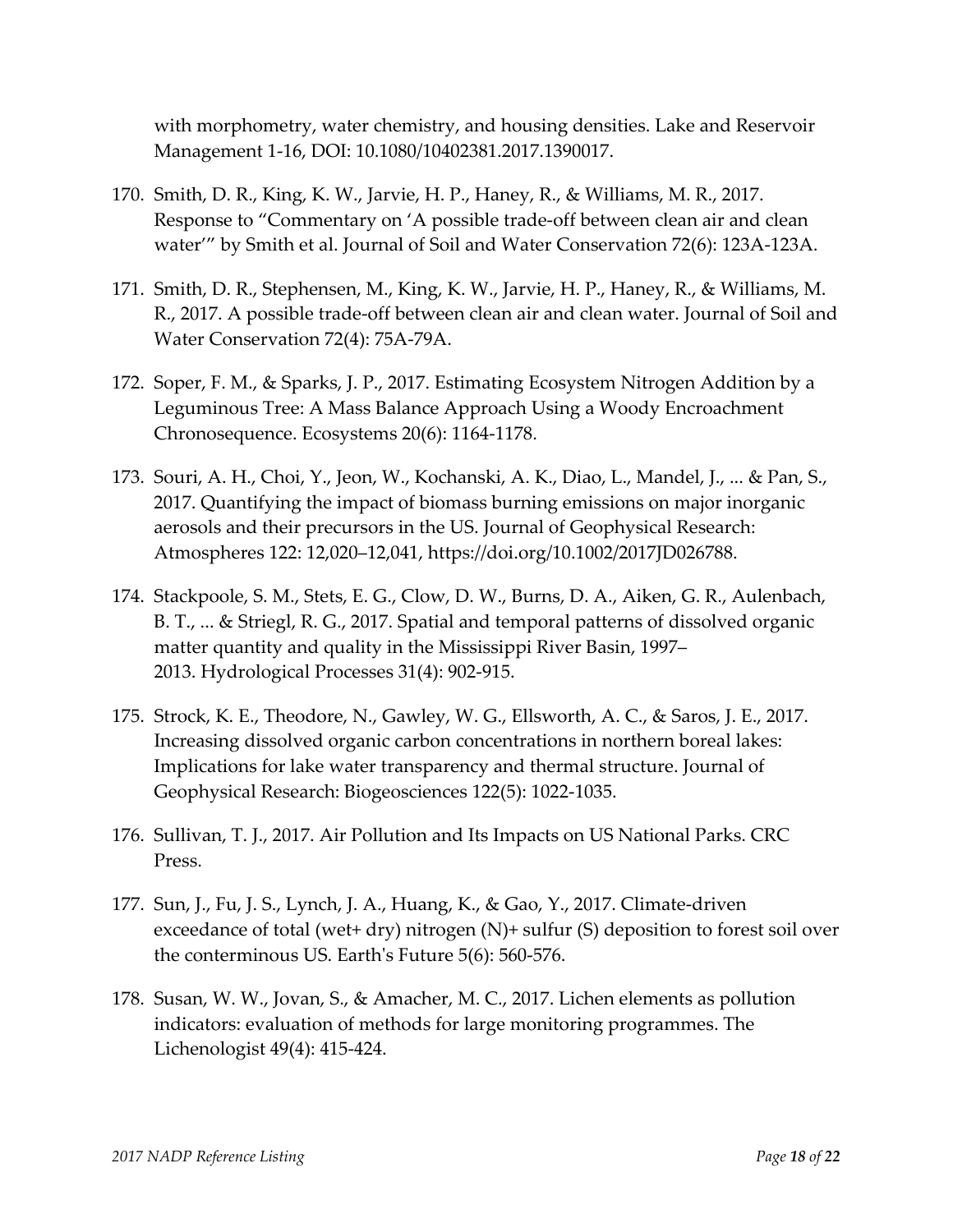- 179. Thornbrugh, D. J., Leibowitz, S. G., Hill, R. A., Weber, M. H., Johnson, Z. C., Olsen, A. R., ... & Peck, D. V. (2018). Mapping watershed integrity for the conterminous United States. Ecological Indicators 85, 1133‐1148.
- 180. Travnikov, O., Angot, H., Artaxo, P., Bencardino, M., Bieser, J., DʹAmore, F., ... & Ebinghaus, R., 2017. Multi‐model study of mercury dispersion in the atmosphere: Atmospheric processes and model evaluation. Atmospheric Chemistry and Physics 17(8): 5271.
- 181. Urióstegui, S. H., Bibby, R. K., Esser, B. K., & Clark, J. F., 2017. Quantifying annual groundwater recharge and storage in the central Sierra Nevada using naturally occurring 35S. Hydrological Processes 31(6): 1382‐1397.
- 182. Van Meter, K. J., Basu, N. B., & Van Cappellen, P., 2017. Two centuries of nitrogen dynamics: Legacy sources and sinks in the Mississippi and Susquehanna River Basins. Global Biogeochemical Cycles 31(1): 2‐23.
- 183. Vizza, C., Zwart, J. A., Jones, S. E., Tiegs, S. D., & Lamberti, G. A., 2017. Landscape patterns shape wetland pond ecosystem function from glacial headwaters to ocean. Limnology and Oceanography 62: S207–S221.
- 184. Volsuia County, 2017. Mosquito Lagoon Reasonable Assurance Plan (RAP) Watershed Model Development Report. http://www.news‐ journalonline.com/assets/pdf/news‐journalonline/LK99827.PDF
- 185. Walter, C. A., Adams, M. B., Gilliam, F. S., & Peterjohn, W. T., 2017. Non‐random species loss in a forest herbaceous layer following nitrogen addition. Ecology 98(9): 2322–2332.
- 186. Wang, Y., Xie, Y., Dong, W., Ming, Y., Wang, J., & Shen, L., 2017. Adverse effects of increasing drought on air quality via natural processes. Atmospheric Chemistry and Physics 17(20): 12827‐12843.
- 187. Wason, J. W., Dovciak, M., Beier, C. M., & Battles, J. J., 2017. Tree growth is more sensitive than species distributions to recent changes in climate and acidic deposition in the northeastern United States. Journal of Applied Ecology 54: 1648– 1657.
- 188. Wetherbee, G. A., 2017. Precipitation collector bias and its effects on temporal trends and spatial variability in National Atmospheric Deposition Program/National Trends Network data. Environmental Pollution 223: 90‐101.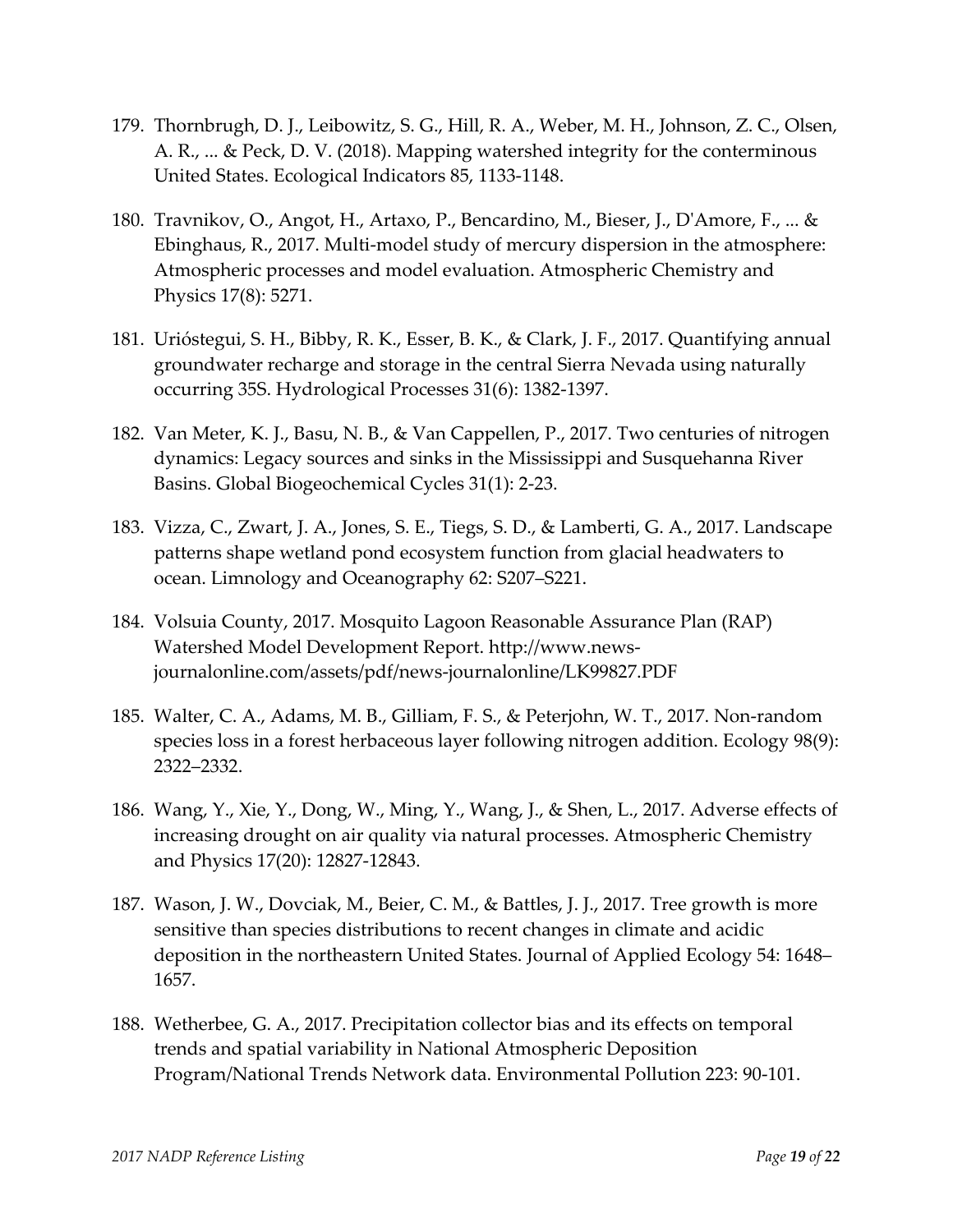- 189. Wetherbee, G.A., and Martin, Rose Ann, 2017. Updated operational protocols for the U.S. Geological Survey Precipitation Chemistry Quality Assurance Project in support of the National Atmospheric Deposition Program: U.S. Geological Survey Open‐File Report 2016–1213, 18 p., https://doi.org/10.3133/ofr20161213.
- 190. Wheeler, T. A., & Kavanagh, K. L., 2017. Soil biogeochemical responses to the deposition of anadromous fish carcasses in inland riparian forests of the Pacific Northwest, USA. Canadian Journal of Forest Research 47(11): 1506‐1516.
- 191. Wiggert, J. D., Hood, R. R., & Brown, C. W., 2017. Modeling Hypoxia and Its Ecological Consequences in Chesapeake Bay. In Modeling Coastal Hypoxia (pp. 119‐147). Springer International Publishing.
- 192. Wiklund, J. A., Kirk, J. L., Muir, D. C., Evans, M., Yang, F., Keating, J., & Parsons, M. T., 2017. Anthropogenic mercury deposition in Flin Flon Manitoba and the Experimental Lakes Area Ontario (Canada): a multi‐lake sediment core reconstruction. Science of The Total Environment 586: 685‐695.
- 193. Williams, J. J., Chung, S. H., Johansen, A. M., Lamb, B. K., Vaughan, J. K., & Beutel, M., 2017. Evaluation of atmospheric nitrogen deposition model performance in the context of US critical load assessments. Atmospheric Environment 150: 244‐255.
- 194. Williams, J., & Labou, S. G., 2017. A database of georeferenced nutrient chemistry data for mountain lakes of the Western United States. Scientific Data 4: 170069.
- 195. Williams, J. J., Lynch, J. A., Saros, J. E., & Labou, S. G., 2017. Critical loads of atmospheric N deposition for phytoplankton nutrient limitation shifts in western US mountain lakes. Ecosphere 8(10): e01955.
- 196. Williamson, S. C., Rheuban, J. E., Costa, J. E., Glover, D. M., & Doney, S. C., 2017. Assessing the impact of local and regional influences on nitrogen loads to Buzzards Bay, MA. Frontiers in Marine Science 3: 279.
- 197. Winnick, M. J., Carroll, R. W., Williams, K. H., Maxwell, R. M., Dong, W., & Maher, K., 2017. Snowmelt controls on concentration‐discharge relationships and the balance of oxidative and acid‐base weathering fluxes in an alpine catchment, East River, Colorado. Water Resources Research 53(3): 2507‐2523.
- 198. Wolff, B. A., Johnson, B. M., & Lepak, J. M., 2017. Changes in Sport Fish Mercury Concentrations from Food Web Shifts Suggest Partial Decoupling from Atmospheric Deposition in Two Colorado Reservoirs. Archives of environmental contamination and toxicology 72(2): 167‐177.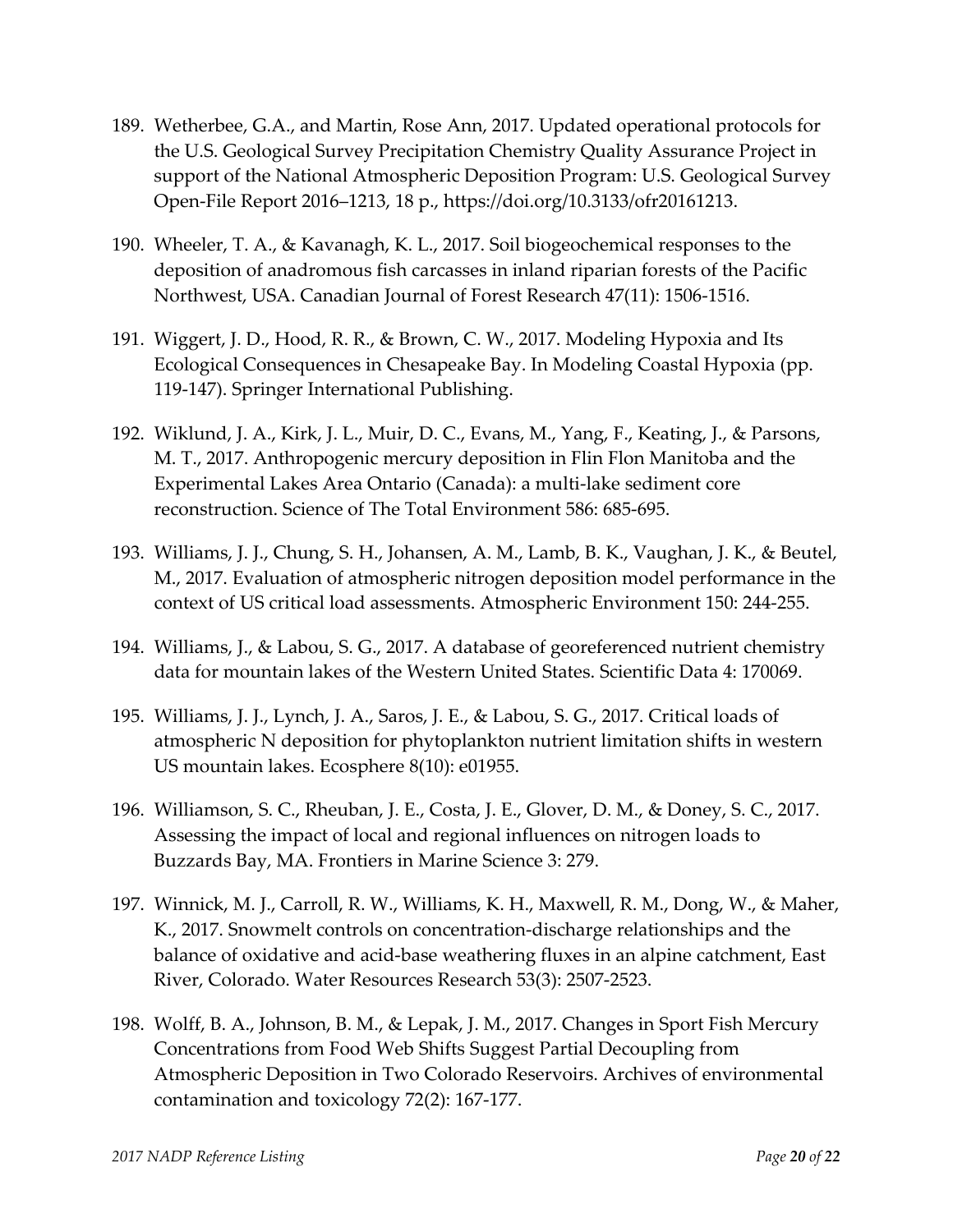- 199. Wood, S. L., Rhemtulla, J. M., & Coomes, O. T., 2017. Cropping history trumps fallow duration in long‐term soil and vegetation dynamics of shifting cultivation systems. Ecological Applications 27(2): 519‐531.
- 200. Xie, M., Mladenov, N., Williams, M. W., Neff, J. C., Wasswa, J., & Hannigan, M. P. (2016). Water soluble organic aerosols in the Colorado Rocky Mountains, USA: composition, sources and optical properties. Scientific Reports 6.
- 201. Xu, D., Ge, B., Wang, Z., Sun, Y., Chen, Y., Ji, D., ... & Yao, X., 2017. Below‐cloud wet scavenging of soluble inorganic ions by rain in Beijing during the summer of 2014. Environmental Pollution 230: 963‐973.
- 202. Xu, X., Liao, Y., Cheng, I., & Zhang, L., 2017. Potential sources and processes affecting speciated atmospheric mercury at Kejimkujik National Park, Canada: comparison of receptor models and data treatment methods. Atmospheric Chemistry and Physics 17(2): 1381‐1400.
- 203. Yahya, K., Wang, K., Campbell, P., Chen, Y., Glotfelty, T., He, J., ... & Zhang, Y., 2017. Decadal application of WRF/Chem for regional air quality and climate modeling over the US under the representative concentration pathways scenarios. Part 1: Model evaluation and impact of downscaling. Atmospheric Environment 152: 562‐583.
- 204. Zhang, F., Pan, Y., Birdsey, R. A., Chen, J. M., & Dugan, A., 2017. Seeking potential contributions to future carbon budget in conterminous US forests considering disturbances. Theoretical and Applied Climatology 130(3‐4): 971‐978.
- 205. Zhang, L., Lyman, S., Mao, H., Lin, C. J., Gay, D. A., Wang, S., ... & Wania, F., 2017. A synthesis of research needs for improving the understanding of atmospheric mercury cycling. Atmospheric Chemistry and Physics 17(14): 9133‐9144.
- 206. Zhang, X., Hutchings, J. A., Bianchi, T. S., Liu, Y., Arellano, A. R., & Schuur, E. A., 2017. Importance of lateral flux and its percolation depth on organic carbon export in Arctic tundra soil: Implications from a soil leaching experiment. Journal of Geophysical Research: Biogeosciences 122(4): 796‐810.
- 207. Zhang, Y., Xu, W., Wen, Z., Wang, D., Hao, T., Tang, A., & Liu, X., 2017. Atmospheric deposition of inorganic nitrogen in a semi‐arid grassland of Inner Mongolia, China. Journal of Arid Land 9(6): 810‐822.
- 208. Zhang, Y., Wang, K., & Jena, C., 2017. Impact of Projected Emission and Climate Changes on Air Quality in the US: from National to State Level. Procedia Computer Science 110: 167‐173.